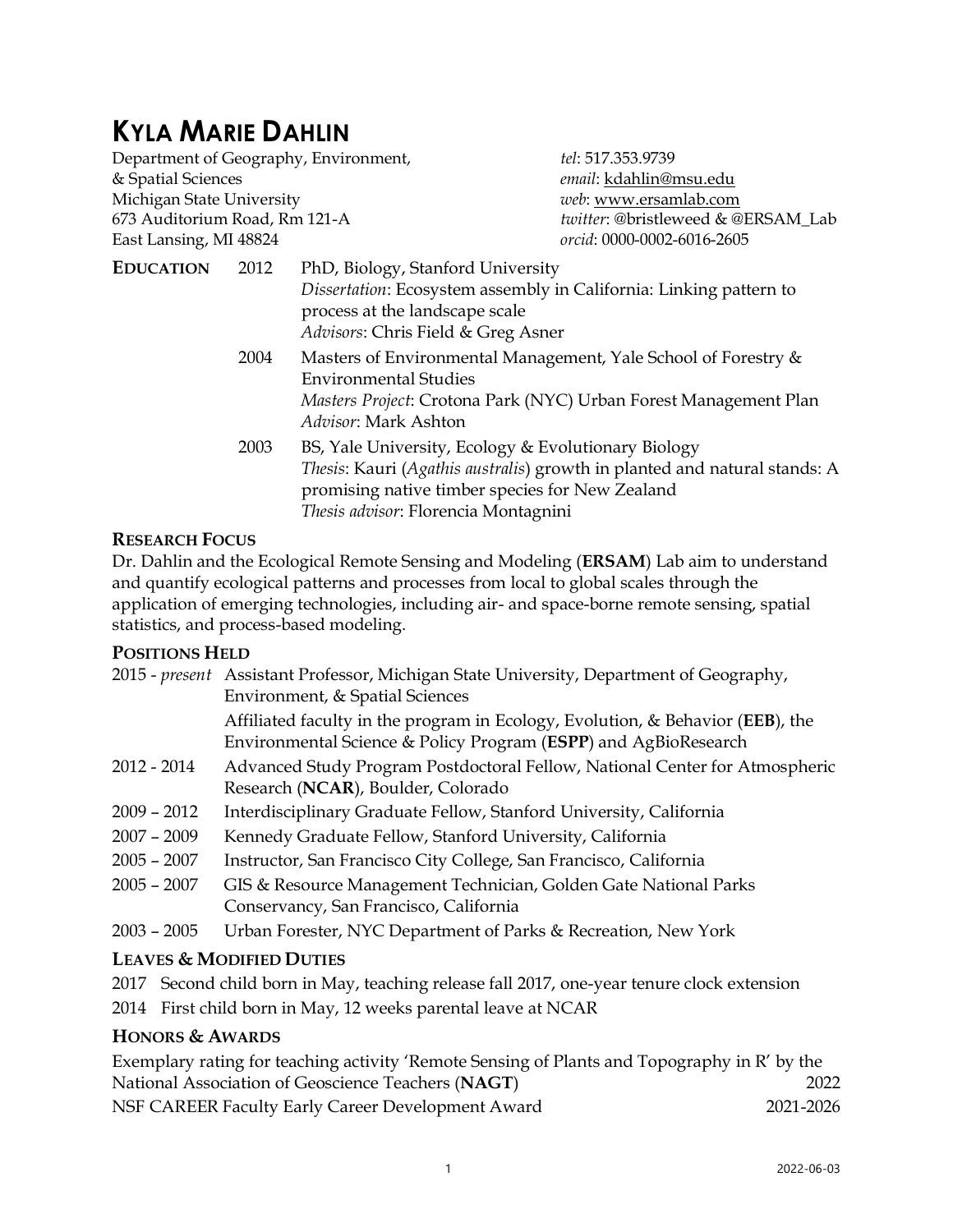| Editors' Citation for Excellence in Refereeing for JGR-Biogeosciences              |      |
|------------------------------------------------------------------------------------|------|
| Ecography Award for Excellence in Ecology and Evolution (E4 Award) runner up       |      |
| Climate and Global Change Postdoctoral Fellow, National Oceanic and Atmospheric    |      |
| Administration, offered & declined                                                 | 2014 |
| Society of Fellows Postdoctoral Fellow, University of Michigan, offered & declined |      |
| Advanced Study Program Postdoctoral Fellow, NCAR                                   |      |
| Interdisciplinary Graduate Fellow, Stanford University                             |      |
| Excellence in Teaching Award, Stanford University, Department of Biology           |      |

## **RESEARCH\_\_\_\_\_\_\_\_\_\_\_\_\_\_\_\_\_\_\_\_\_\_\_\_\_\_\_\_\_\_\_\_\_\_\_\_\_\_\_\_\_\_\_\_\_\_\_\_\_\_**

#### **PEER-REVIEWED PUBLICATIONS**<sup>+</sup>

- 2022 \*Kamoske AG, **Dahlin KM**, Read QD, Record S, Serbin SP, Stark SC, & PL Zarnetske (in revision). Towards mapping biodiversity from above: Can fusing lidar and hyperspectral remote sensing predict taxonomic, functional, and phylogenetic tree diversity in temperate forests? *Global Ecology & Biogeography*. [Q1 – Ecology]
- 2022 Cavender-Bares J, Schneider F, Santos MJ, Armstrong A, Carnaval A, **Dahlin KM**, Fatoyinbo L, Hurtt GC, Schimel D, Townsend PA, Ustin SL, Wang Z & AM Wilson Integrating remote sensing with ecology and evolution to advance biodiversity conservation. *Nature Ecology & Evolution*. [Q1 – Ecology]
- 2021 Reed DE, †Poe J, Abraha M, **Dahlin KM**, & J Chen. Modeled Surface-Atmosphere Fluxes from Paired Sites in the Upper Great Lakes Region Using Neural Networks. *Journal of Geophysical Research: Biogeosciences*. 126(8): e2021JG006363. DOI: 10.1029/2021JG006363 [Q1 – Ecology]
- 2021 Smith AC, **Dahlin KM**, Record S, Costanza JK, Wilson AM & PL Zarnetske. The geodiv R package: tools for calculating surface gradient metrics. *Methods in Ecology and Evolution*. DOI: 10.1111/2041-210X.13677 [Q1 – Ecological Modeling]
- 2021 **Dahlin KM**, Zarnetske PL, Read QD, †Twardochleb LA, \*Kamoske AG, Cheruvelil KS, & PA Soranno. Interactions between biodiversity and ecosystem function among terrestrial and aquatic realms. *Frontiers in Environmental Science*. 9(692401): 1-10. DOI: 10.3389/fenvs.2021.692401 [Q1 – Environmental Science]
- 2021 Atkins JW, Agee E, Barry A, **Dahlin KM**, Dorheim K, Grigri MS, Haber LT, Hickey LJ, \*Kamoske AG, Mathes K, McGuigan C, Paris E, Pennington SC, Rodriguez C, Shafer A, Shiklomanov A, Tallant J, Gough CM and B Bond-Lamberty. The *fortedata* R package: open science data sets for a manipulative experiment testing forest resilience. *Earth System Science Data*. 13: 943-952. DOI: 10.5194/essd-2020-112 [Q1 – Earth & Planetary Sciences]
- 2021 \*Kamoske AG, **Dahlin KM**, Serbin SP, & SC Stark. Leaf traits and canopy structural heterogeneity together explain canopy functional diversity: Mapping whole canopy traits with a fusion of hyperspectral imagery and lidar. *Ecological Applications*. 31(2): e02230. DOI: 10.1002/eap.2230 [Q1 – Ecology]

<sup>+</sup> \* = ERSAM Lab student throughout CV; † = other student; [Q# - Category] = Quartile from SCImago Journal Rank in specific category for publication year, see<https://www.scimagojr.com/>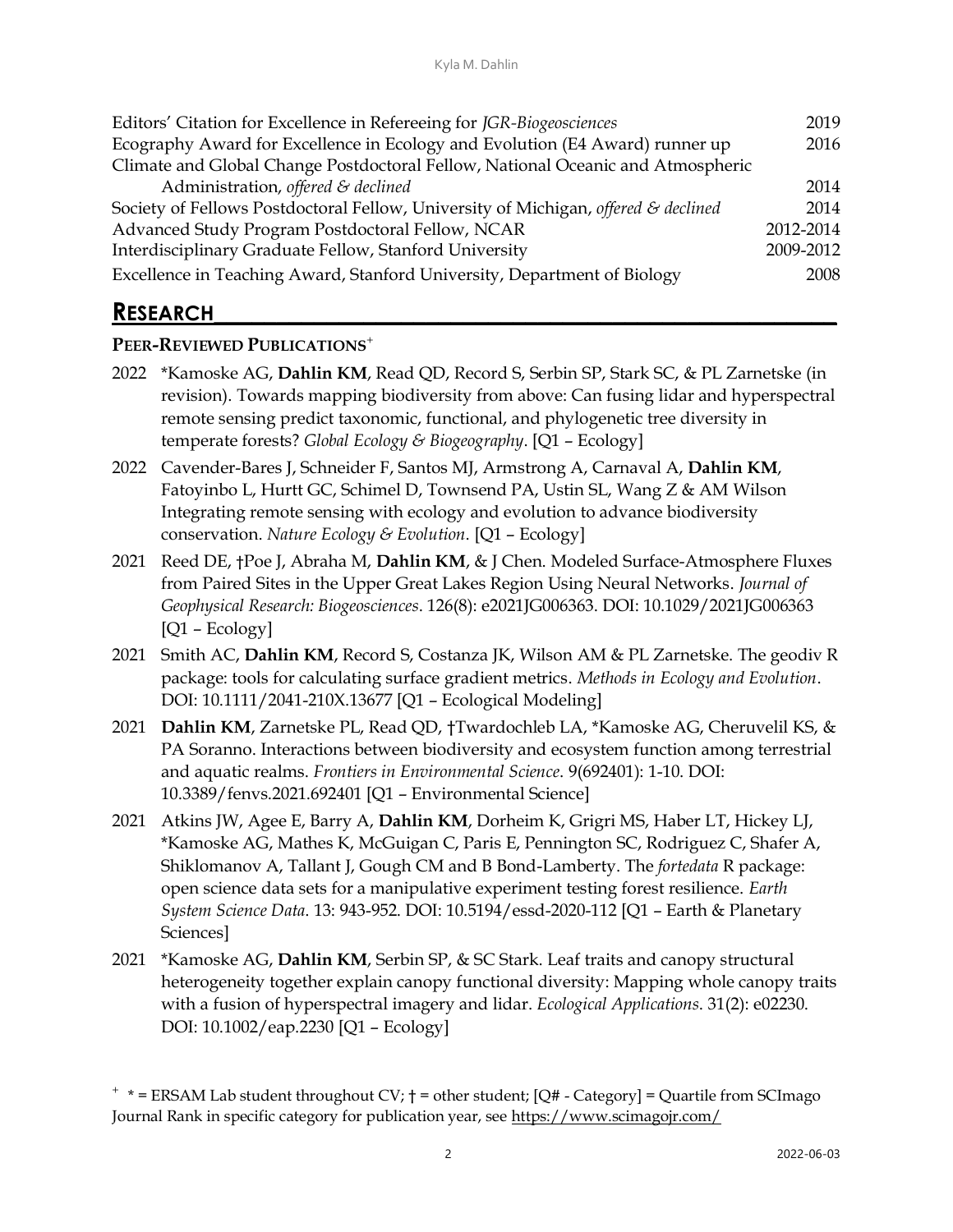- 2021 Cawse-Nicholson K, Townsend PA, Schimel D, Assiri AM, Blake PL, Buongiorn MF, Carmon N, Casey KA, Correa-Pabon RE, **Dahlin KM**, Dashti H, Dennison P, Dierssen H, Erickson A, Fisher JB, Frouin R, Gatebe CK, Gholizadeh H, Gierach M, Glenn NF, Goodman JA, Griffith DM, Guild L, Hakkenberg CR, Hochberg EJ, Holmes TRH, Hu C, Hulley G, Huemmrich KF, Kudela RM, Kokaly RF, Lee CM, Martin R, Miller CE, Moses WJ, Muller-Karger FE, Ortiz JD, Otis DB, Pahlevan N, Painter TH, Pavlick R, Poulter B, Qi Y, Realmuto VJ, Roberts D, Schaepman ME, Schneider FD, Scwandner FM, Serbin SP, Shiklomanov AN, Stavros EN, Thompson DR, Torres-Perez JL, Turpie KR, Tzortziou M, Ustin S, Yu Q, Yusup Y, Zhang Q, and the SBG Algorithms Working Group. NASA's Surface Biology and Geology Designated Observable: A Perspective on Surface Imaging Algorithms. *Remote Sensing of Environment*. 257: 112349. DOI: 10.1016/j.rse.2021.112349 [Q1 – Computers in Earth Sciences]
- 2021 Tromboni F, Liu J, Thompson K, **Dahlin KM**, LaRue E, Dodds W, Thorp JH, Vina A, Maasri A, Chandra S, Yang H, Fei S, Breshears DD, Ziaco E & M Lague. Macrosystems as meta-coupled human and natural systems. *Frontiers in Ecology & the Environment*. 19(1): 20-29. DOI: 10.1002/fee.2289 [Q1 – Ecology]
- 2021 LaRue E, Dodds WK, Rohr J, Rose K, Tromboni F, Hardiman B, Johnson J, **Dahlin KM**, Atkins JW, Fahey RT, Thorp JH, Rodriguez-Gonzalez MI, Parker G, Keller M, Chandra S, Knott J, SanClements M, & S Fei. The evolution of macrosystems biology. *Frontiers in Ecology & the Environment*. 19(1): 11-19. DOI: 10.1002/fee.2288 [Q1 – Ecology]
- 2021 †Komoto K, Soldo L, Tang Y, Chilvers ML, **Dahlin KM**, Guentchev G, Rill L & JA Winkler. Climatological characteristics of persistent high relative humidity: An example for the Lower Peninsula of Michigan, USA. *International Journal of Climatology*. 41(S1): E2517-2536. DOI: 10.1002/joc.6861 [Q1 – Atmospheric Science]
- 2020 **Dahlin KM**, \*Akanga D, Lombardozzi DL, Reed DE, †Shirkey G, †Lei C, Abraha M & J Chen. Challenging a global land surface model in a local socio-environmental system. *Land*. 9(398): 1-21. DOI: 10.3390/land9100398 [Q2 – Global & Planetary Change]
- 2020 †Poe J, Reed DE, Abraha M, Chen J, **Dahlin KM** & AR Desai. Spatial and temporal coherence of land atmosphere exchange. *Agricultural & Forest Meteorology*. 295: 108188. DOI: 10.1016/j.agrformet.2020.108188 [Q1 – Atmospheric Science]
- 2020 †Wanyama D, Moore NJ & **KM Dahlin**. Persistent vegetation greening and browning trends driven by natural and human activities in the Mount Elgon Ecosystem. *Remote Sensing.* 12(2113): 1-27. DOI:10.3390/rs12132113. [Q1 – Earth & Planetary Sciences]
- 2020 \*Desanker G, **Dahlin KM** & AO Finley. Environmental controls on phenoregions across an eastern African megatransect. *Ecosphere*. 11(5): e03143. 10.1002/ecs2.3143 [Q1 – Ecology]
- 2020 \*Nagelkirk RL & **KM Dahlin**. Woody cover fractions in African savannas from Landsat and high-resolution imagery. *Remote Sensing*. 12: 813. DOI: 10.3390/rs12050813 [Q1 – Earth & Planetary Sciences]
- 2020 Read QD, Zarnetske PL, Record S, **Dahlin KM**, Costanza JK, Finley AO, Gaddis KD, Grady JM, Hobi ML, Latimer AM, Malone SL, Pau S, Ollinger SV & AM Wilson. Beyond counts and averages: How are different levels and dimensions of biodiversity connected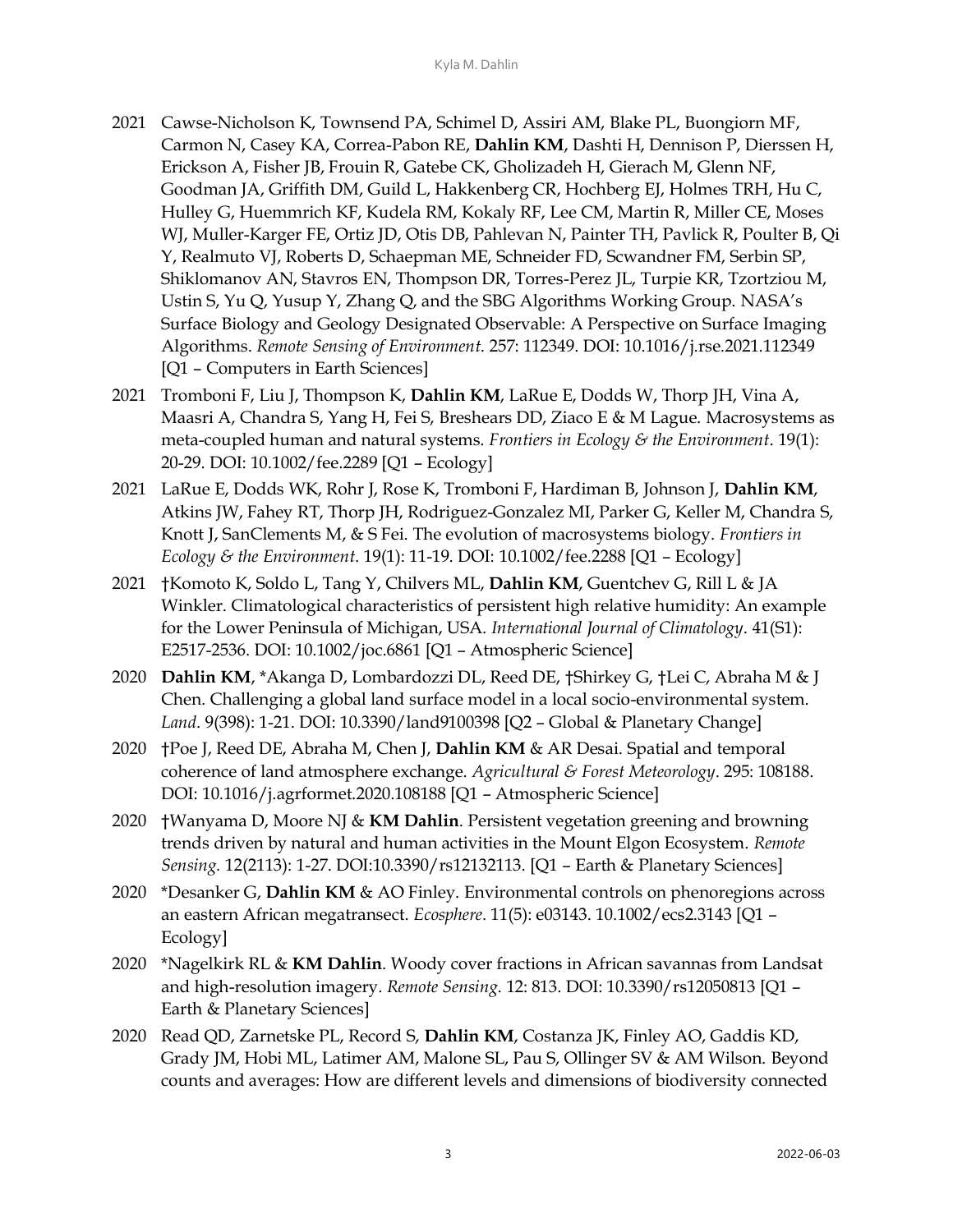to geodiversity? *Global Ecology & Biogeography.* 29(4): 696-710. DOI: 10.1111/geb.13061 [Q1 – Ecology]

- 2020 Kattge J, Diaz S, Lavorel S, Prentice IC, Leadley P, Bonisch G, Tautenhahn S, Werner G, Wirth C, ... **Dahlin KM** ... & C Wirth (>700 authors). TRY plant trait database - enhanced coverage and open access. *Global Change Biology*. 26(1): 119-188. DOI: 10.1111/gcb.14904 [Q1 – Ecology]
- 2019 Lawrence DM, Fisher RA, Koven CD, Oleson KW, Swenson SC, Bonan G, Collier N, Ghimire B, van Kampenhout L, Kennedy D, Kluzek E, Lawrence PJ, Li F, Li H, Lombardozzi D, Riley WJ, Sacks WJ, Shi M, Vertenstein M, Wieder WR, Xu C, Ali A, Badger AM, Bisht G, Broxton P, Brunke MA, Burns SP, Buzan J, Clark M, Craig A, **Dahlin KM**, Drewniak B, Fisher JB, Flanner M, Fox AM, Gentine P, Hoffman F, Keppel-Aleks G, Knox R, Kumar S, Lenaerts J, Leung LR, Lipscomb WH, Lu Y, Pandey A, Pelletier JD, Perket J, Randerson JT, Ricciuto DM, Sanderson BM, Slater A, Subin ZM, Tang J, Thomas RQ, Tilmes S, Martin MV, Vitt F, & X Zeng. The Community Land Model version 5: Description of new features, benchmarking, and impact of forcing uncertainty. *Journal of Advances in Modeling Earth Systems*. DOI: 10.1029/2018MS001583 [Q1 – Global & Planetary Change]
- 2019 **Dahlin KM**, Zarnetske PL & S Record. Hear every voice Working groups that work. *Frontiers in Ecology & the Environment*. 17(9) 493-494. DOI: 10.1002/fee.2115 [Q1 - Ecology]
- 2019 Pearson AL, Shortridge A, Delamater PL, Horton TH, **Dahlin KM**, †Rzotkiewicz A, & MJ Marchiori. Effects of freshwater blue spaces may be beneficial for mental health: A first, ecological study in the North American Great Lakes region. *PLOS-ONE*. 14(8): e0221977 DOI: 10.1371/journal.pone.0221977 [Q1 - Medicine]
- 2019 Schrodt F, Bailey JJ, Kissling WD, Rijsdijk KF, Seijmonsbergen H, Ree Dv, Hjort J, Lawley RS, Williams CN, Anderson M, Beier P, Beukering Pv, Boyd DS, Brilha J, Carcavilla L, **Dahlin KM**, Gill JC, Gordon J, Gray M, Grundy M, Hunter ML, Lawler J, Monge-Ganuzas M, Royse KR, Stewart I, Record S, Turner W, Zarnetske PL & R Field. To advance sustainable stewardship, we must document not only biodiversity but geodiversity. *Proceedings of the National Academy of Sciences USA*. 116(33): 16155-16158. DOI: 10.1073/pnas.1911799116 [Q1 – Multidisciplinary]
- 2019 Reed DE, Chen J, Abraha M, Robertson GP & **KM Dahlin**. The shifting role of mRUE for regulating ecosystem production. *Ecosystems*. DOI: 10.1007/s10021-019-00407-4 [Q1 – Ecology]
- 2019 †Shiklomanov A, Bradley B, **Dahlin KM**, Fox A, Gough C, Hoffman F, Middleton E, Serbin SP, Smallman L & WK Smith. Enhancing global change experiments through integration of remote sensing techniques. *Frontiers in Ecology & the Environment*. 17(4): 215-224. DOI: 10.1002/fee.2031 [Q1 – Ecology]
- 2019 Zarnetske PL, Read QD, Record S, Gaddis K, Pau S, Hobi M, Malone SL, Costanza J, **Dahlin KM**, Latimer A, Wilson AM, Grady JM, Ollinger S & AO Finley. Connecting biodiversity and geodiversity with remote sensing across scales. *Global Ecology & Biogeography.* DOI: 10.1111/geb.12887 [Q1 – Ecology]
- 2019 \*Kamoske AG, **Dahlin KM**, Stark SC, and SR Serbin. Leaf area density from airborne LiDAR: Comparing sensors and resolutions in a temperate broadleaf forest ecosystem.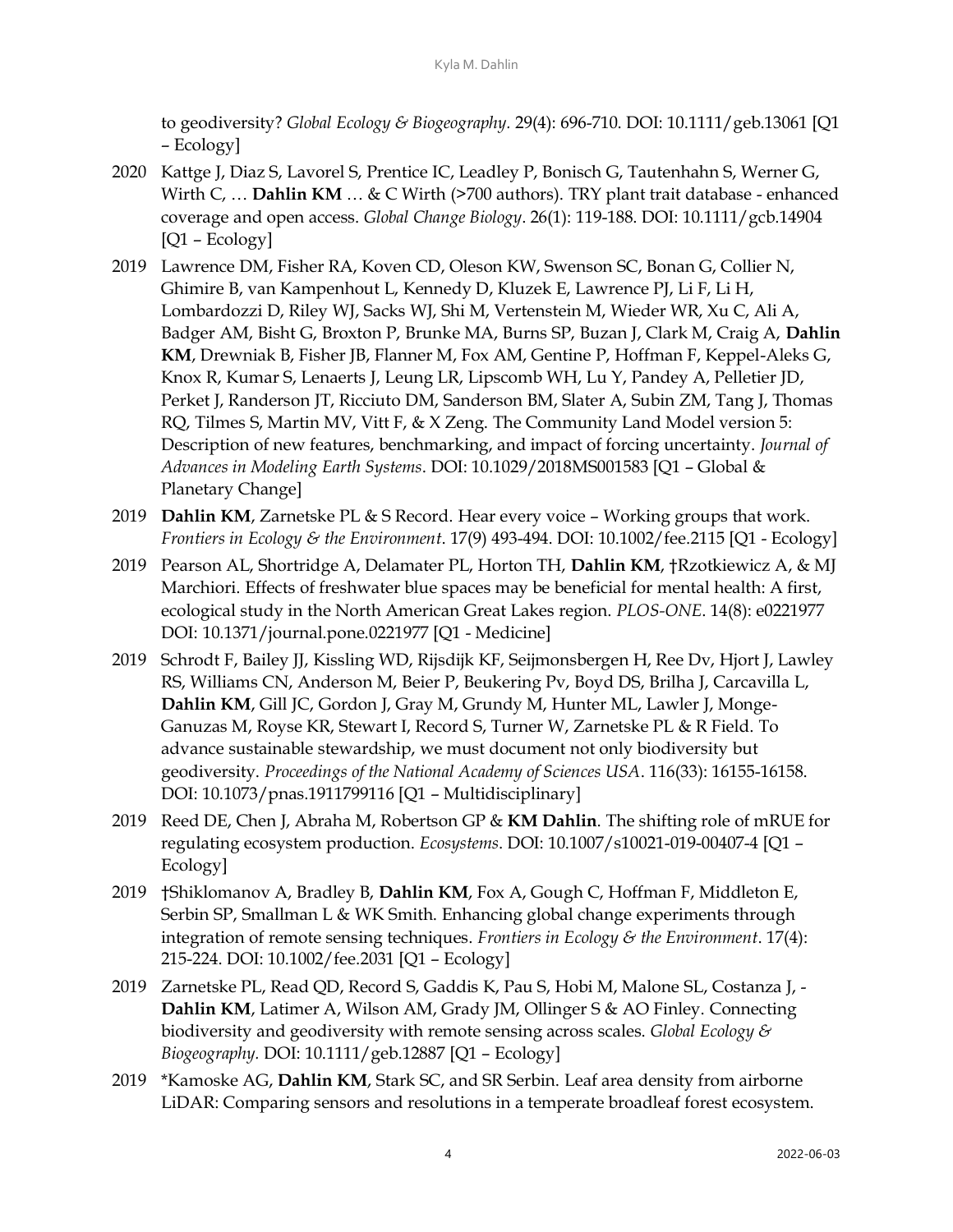*Forest Ecology & Management*. 433: 364-375. DOI: 10.1016/j.foreco.2018.11.017 [Q1 – Forestry]

- 2018 LaRue E, Atkins J, **Dahlin KM**, Fahey RT, Gough CM, & B Hardiman. Linking terrestrial LiDAR with Landsat: Canopy structural complexity is associated with vegetation indices and spectral reflectance. *International Journal of Applied Earth Observation and Geoinformation.* 73: 420-427. DOI: 10.1016/j.jag.2018.07.001 [Q1 – Global & Planetary Change]
- 2018 **Dahlin KM** & TR Ault. Global linkages between climate variability and the terrestrial biosphere. *International Journal of Applied Earth Observation and Geoinformation.* 69: 56-63 DOI: 10.1016/j.jag.2018.02.017 [Q1 – Global & Planetary Change]
- 2017 **Dahlin KM**, \*Del Ponte D, \*Setlock E & \*R Nagelkirk. Global patterns of drought deciduous phenology in semi-arid and savanna-type ecosystems. *Ecography*. 40(2): 314- 323. DOI: 10.1111/ecog.02443 [Q1 - Ecology] Ecography E4 Award Paper runner up.
- 2016 **Dahlin KM.** Spectral diversity area relationships for assessing biodiversity in a wildlandagriculture matrix. *Ecological Applications.* 26(8): 2758-2768. DOI: 10.1002/eap.1390 [Q1 - Ecology]
- 2015 **Dahlin KM**, Fisher RA & PJ Lawrence. Environmental drivers of drought deciduous phenology in the Community Land Model. *Biogeosciences*. 12: 5061-5074. DOI: 10.5194/bg-12-5061-2015 [Q1 – Earth-Surface Processes]
- 2015 Taylor PG, Asner GP, **Dahlin KM**, Anderson C, Knapp D, Martin R, Mascaro J, Chazdon RL, Cole RJ, Wanek W, Hofansel F, Malavassi E, Vilchez-Alvarado B, & AR Townsend. Landscape-scale controls on aboveground forest carbon stocks on the Osa Peninsula, Costa Rica. *PLOS-ONE.* 10(6): e0126748. DOI: 10.1371/journal.pone.0126748 [Q1 – Agricultural & Biological Sciences]
- 2015 Cleveland CC, Taylor P, Chadwick KD, **Dahlin KM**, Doughty CE, Malhi Y, Smith WK, Sullivan BW, Wieder WR & AR Townsend. A comparison of plot-based, satellite and Earth system model estimates of tropical NPP. *Global Biogeochemical Cycles.* 29(50): 626- 644. DOI: 10.1002/2014GB005022 [Q1 – Global & Planetary Change]
- 2014 **Dahlin KM**, Asner GP & CB Field. Linking vegetation patterns to environmental gradients and human impacts in a mediterranean-type island ecosystem*. Landscape Ecology*. 29(9): 1571-1585. DOI: 10.1007/s10980-014-0076-1 [Q1 – Ecology]
- 2013 **Dahlin KM**, Asner GP & CB Field. Environmental and community controls on plant canopy chemistry in a Mediterranean-type ecosystem*. Proceedings of the National Academy of Sciences USA*. 110(17): 6895-6900. DOI: 10.1073/pnas.1215513110 [Q1 – Multidisciplinary]
- 2012 **Dahlin KM**, Asner GP & CB Field. Environmental filtering and land-use history drive patterns in biomass accumulation in a mediterranean-type landscape*. Ecological Applications*. 22:104–118. DOI: 10.1890/11-1401.1 [Q1 - Ecology]
- 2011 Mascaro J, Asner GP, Muller-Landau HC, van Breugel M, Hall J, & **KM Dahlin**. Controls over aboveground forest carbon density on Barro Colorado Island, Panama. *Biogeosciences*. 8:1615-1629. DOI: 10.5194/bg-8-1615-2011 [Q1 – Earth-Surface Processes]
- 2010 Bendick R, **Dahlin KM**, Smoliak BV, Kumler L, Jones SS, Aktipis A, Fugate E, Hertog R, Moberg C & D Scott. Choosing carbon mitigation strategies using ethical deliberation.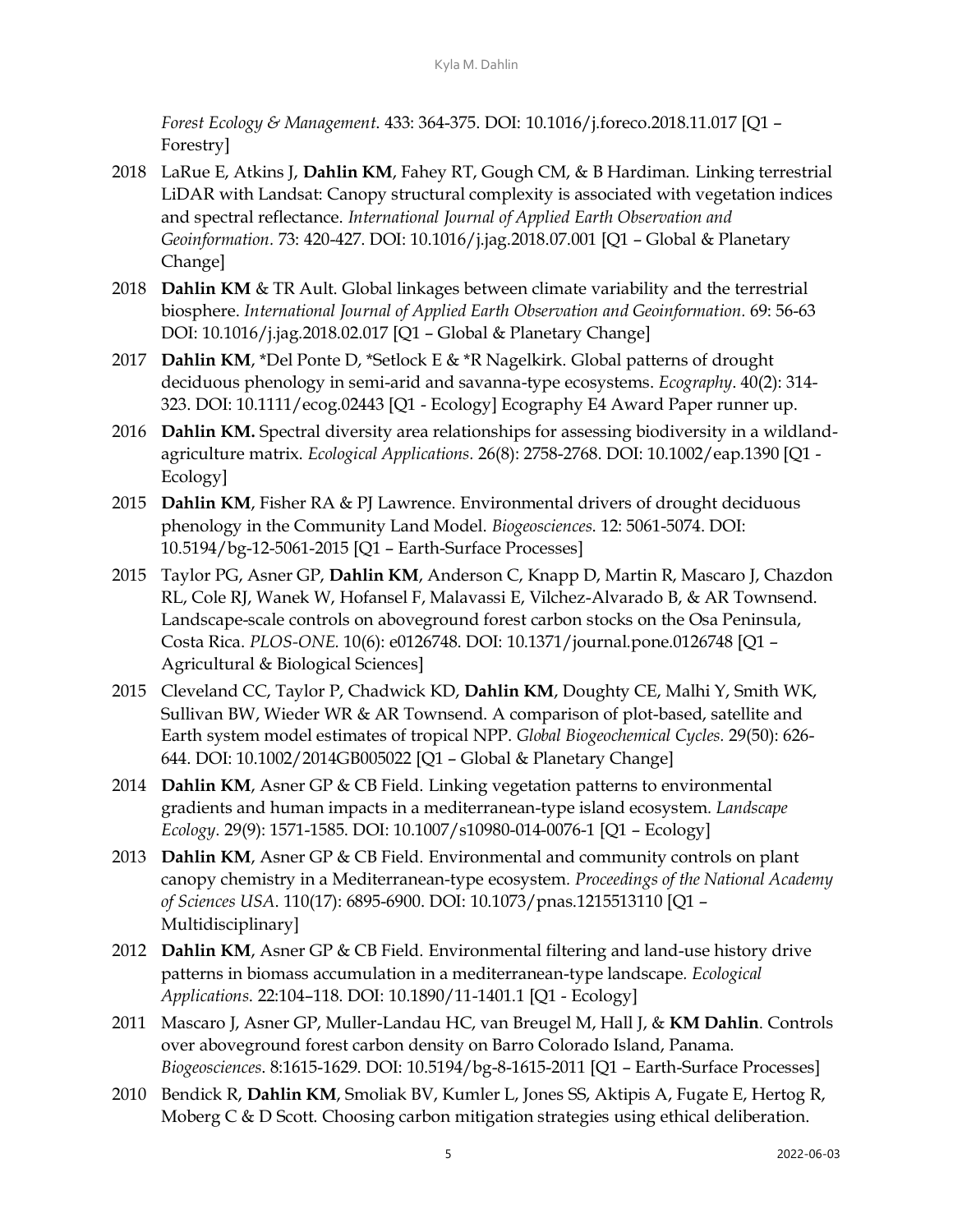*Weather, Climate, & Society*. 2: 140-147. DOI: 10.1175/2010WCAS1036.1 [Q4 – Social Sciences; new journal in 2010]

#### **BOOK CHAPTERS**

- 2020 Record S, **Dahlin KM**, Zarnetske PL, Read Q, Malone SL, Gaddis K, Grady JM, Costanza, J, Hobi M, Latimer A, Pau S, Wilson AM, Finley A, & S Ollinger. Remote sensing of geodiversity and biodiversity. In *Remote Sensing of Plant Biodiversity: Using spectral signals of plants to understand the biology and biodiversity of plants, plant communities, ecosystems, and the tree of life*. Cavender Bares J, Gamon J, & P Townsend (Eds) Springer Remote Sensing/Photogrammetry Series. DOI: 10.1007/978-3-030-33157-3
- 2018 Mitchell JJ, Glenn NF, **Dahlin KM**, Ilangakoon NT, Dashti H & MC Maloney**.** Integrating hyperspectral and LiDAR data in the study of vegetation. In *Hyperspectral Remote Sensing of Vegetation, Volume I, 2nd Edition*. Thenkabail PS, Lyon JG, & A Huete (Eds) CRC Press - Taylor & Francis Group, New York & London. p. 449.

#### **PUBLISHED DATASETS & CODE PACKAGES**

- 2020 \*Kamoske AG, **Dahlin KM**, Serbin SP, Stark SC. 2018 Talladega National Forest: Leaf level reflectance spectra and foliar traits. EcoSIS Spectral Library. [https://data.ecosis.org/dataset/2018-talladega-national-forest--leaf-level-reflectance](https://data.ecosis.org/dataset/2018-talladega-national-forest--leaf-level-reflectance-spectra-and-foliar-traits)[spectra-and-foliar-traits](https://data.ecosis.org/dataset/2018-talladega-national-forest--leaf-level-reflectance-spectra-and-foliar-traits)
- 2020 Smith AC, Zarnetske PL, **Dahlin KM**, Wilson AM & AM Latimer. geodiv: Methods for calculating gradient surface metrics. R package[. https://cran.r](https://cran.r-project.org/web/packages/geodiv/index.html)[project.org/web/packages/geodiv/index.html](https://cran.r-project.org/web/packages/geodiv/index.html)
- 2019 \*Nagelkirk RL & **Dahlin KM**. Data from: Woody cover fractions in African savannas from Landsat and high-resolution imagery. Mendeley Data 1. DOI: 10.17632/26djkgjzhf.1
- 2018 **Dahlin KM** & TR Ault. GeoTIFFs for 'Global linkages between climate variability and the terrestrial biosphere' International Journal of Applied Earth Observations and Geoinformation, accepted. Figshare. DOI: 10.6084/m9.figshare.5948404
- 2016 **Dahlin KM**, Lepine LC, & SV Ollinger. Data from: Spectral diversity area relationships for assessing biodiversity in a wildland-agriculture matrix. Dryad Digital Repository. DOI: 10.5061/dryad.r5b51

#### **GRANTS (FUNDED, EXTERNAL; TOTAL: \$2,987,530)**

- 2021 NSF BIO DEB. *CAREER: Plant traits link disturbance history to carbon uptake across spatiotemporal scales*. 6/1/2021 – 5/31/2026. **PI: KM Dahlin**. \$1,159,366.
- 2019 NSF GSS Doctoral Dissertation Research Improvement. *Doctoral Dissertation Research: Regional Ecogeographical Impacts of Large Herbivores on Savanna Ecosystems*. 8/1/2019- 5/31/2022. **PI: KM Dahlin**, Co-PI: RL Nagelkirk (PhD candidate). \$17,994.
- 2018 USDA NIFA Alfalfa and Forage Research Program. *Precision agriculture tools for optimizing alfalfa production and marketing*. 9/30/2018-9/29/2022. PD: Kim Cassida (MSU Extension), Co-PDs: Y Newman (UWisc – River Falls), AP Nejadhashemi (MSU BAE), **KM Dahlin**. \$299,977.
- 2017 NSF MacroSystems Biology. *MSB-ECA: Ecosystems in four dimensions: Measuring changes to forest structure and function in the Anthropocene*. 8/15/2017 – 1/31/2023. **PI: KM Dahlin**,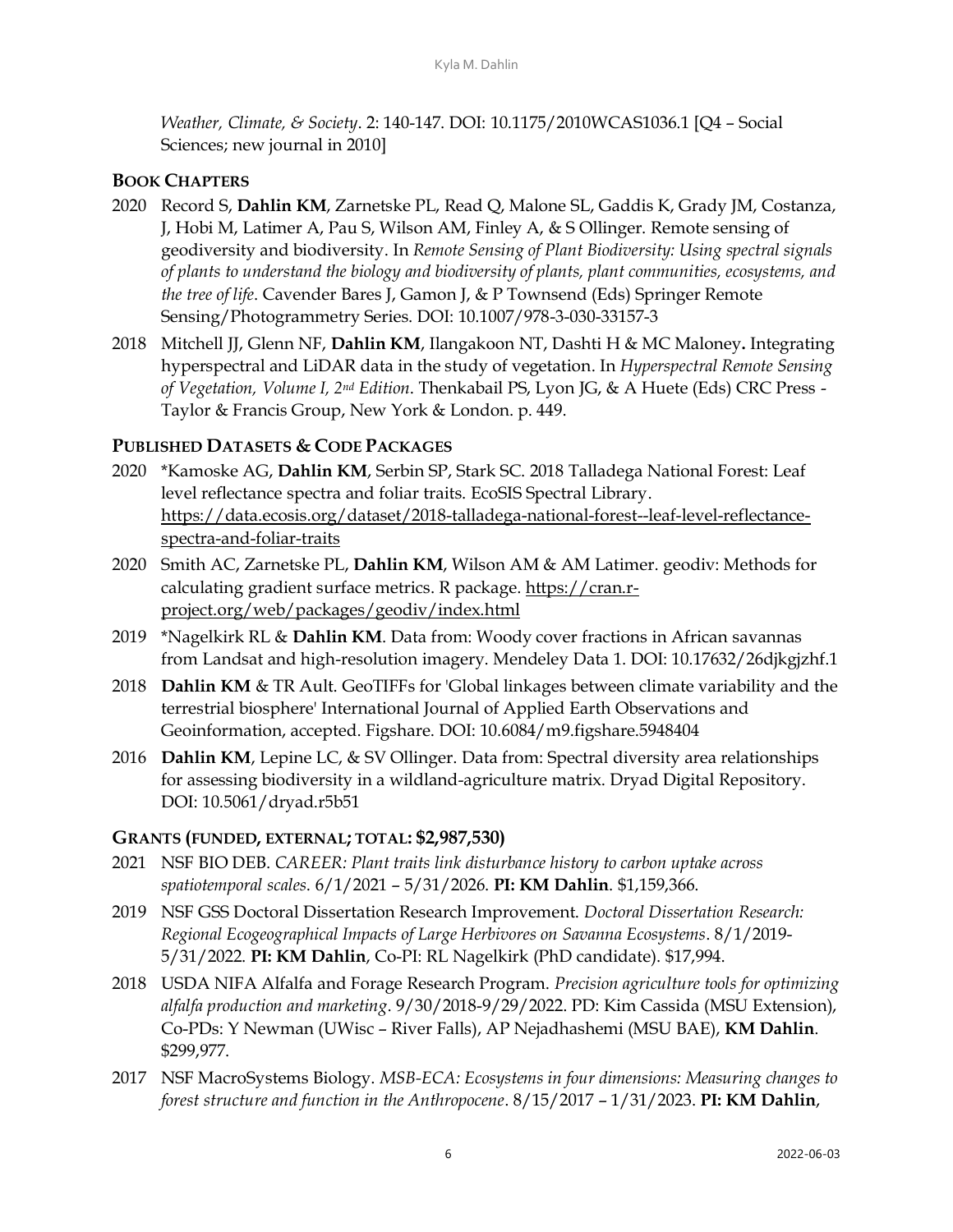Co-PIs: SC Stark (MSU FOR), SR Serbin (Brookhaven National Lab). \$299,950 + \$84,445 (supplement awarded 6/13/2019).

- 2017 NASA Carbon Cycle Science. *Socioecological carbon production in managed agricultural-forest landscapes*. 1/13/2017 – 1/12/2021. PI: J Chen (MSU GEO), Co-Is: **KM Dahlin**, R John (MSU CGCEO). \$975,357
- 2016 NASA Biodiversity. *Connecting biodiversity, geodiversity, and remote sensing across scales*. 8/12/2016 – 8/11/2019. PI: P Zarnetske (MSU FOR & FW), Co-Is: **KM Dahlin**, S Record (Bryn Mawr College). \$150,441.

#### **GRANTS (FUNDED, INTERNAL; TOTAL: \$492,324)**

- 2021 MSU Strategic Partnership Grant. *The Institute for Biodiversity, Ecology, Evolution, and Macrosystems (IBEEM)*. PI: PL Zarnetske (IBIO). Core team: KS Cheruvelil (LB & FW), E Zipkin (IBIO), **KM Dahlin**, G Bradburd (IBIO), & J Robinson (FW). \$480,000.
- 2016 MSU ESPP VISTAS travel grant. *Linking intraspecific trait variation with ecosystem function at the continental scale*. P Zarnetske (MSU FOR & FW; lead), **KM Dahlin**, Q Read (MSU FOR), J Grady (Bryn Mawr College). \$2,324.
- 2015 MSU WaterCube. Group: **KM Dahlin** (lead), P Soranno, KS Cheruvelil, PL Zarnetske. \$20,000 per investigator, \$80,000 total.
- 2014 MSU ESPP-AgBioResearch ITBI. *A team for coupled human and environmental macrosystems (TeamCHEMS) in a changing globe*. Co-leaders J Chen & E Moran, team member: **KM Dahlin**, et al. \$10,000 total

#### **INVITED SEMINARS & PANELS**

- 2022 MSU Kellogg Biological Station Seminar (3/4/2022)
- 2021 NEON/NCAR Working Group Plenary Talk (virtual). (11/9/2021)
- 2021 Science Education Resource Center (**SERC**) at Carleton College Project EDDIE 'Meet the Author' presentation (virtual). (10/7/2021)
- 2021 Workshop presenter: WK 19383: NEON Education: Integrating Open Data and R into the Undergraduate Classroom. Ecological Society of America Annual Meeting (virtual). (8/6/2021)
- 2020 Environmental & Climate Sciences Department seminar, Brookhaven National Lab, NY (1/23/2020)
- 2019 Department of Forestry seminar, MSU, East Lansing, MI (10/22/2019) NSF BIO Directorate Advisory Committee NEON User Panel speaker (9/20/2019)
- 2019 Workshop Panelist: WK 31: Beyond Data: Navigating NEON Resources. Ecological Society of America Annual Meeting, Louisville, KY (8/15/2019)
- 2019 Department of Geography seminar, University of California, Santa Barbara (2/14/2019)
- 2018 Department of Global Ecology seminar, Carnegie Institution for Science, Stanford, CA (5/15/2018)
- 2018 Department of Forestry & Natural Resources seminar, Purdue University, West Lafayette, IN (3/27/2018)
- 2017 Department of Geography, University of Wisconsin, Madison: workshop and panel titled 'Graduate Professionalization in a Changing Institutional Climate' (3/10/2017)
- 2017 Department of Biological Sciences seminar student selected speaker, Wayne State University, Detroit, MI (11/13/2017)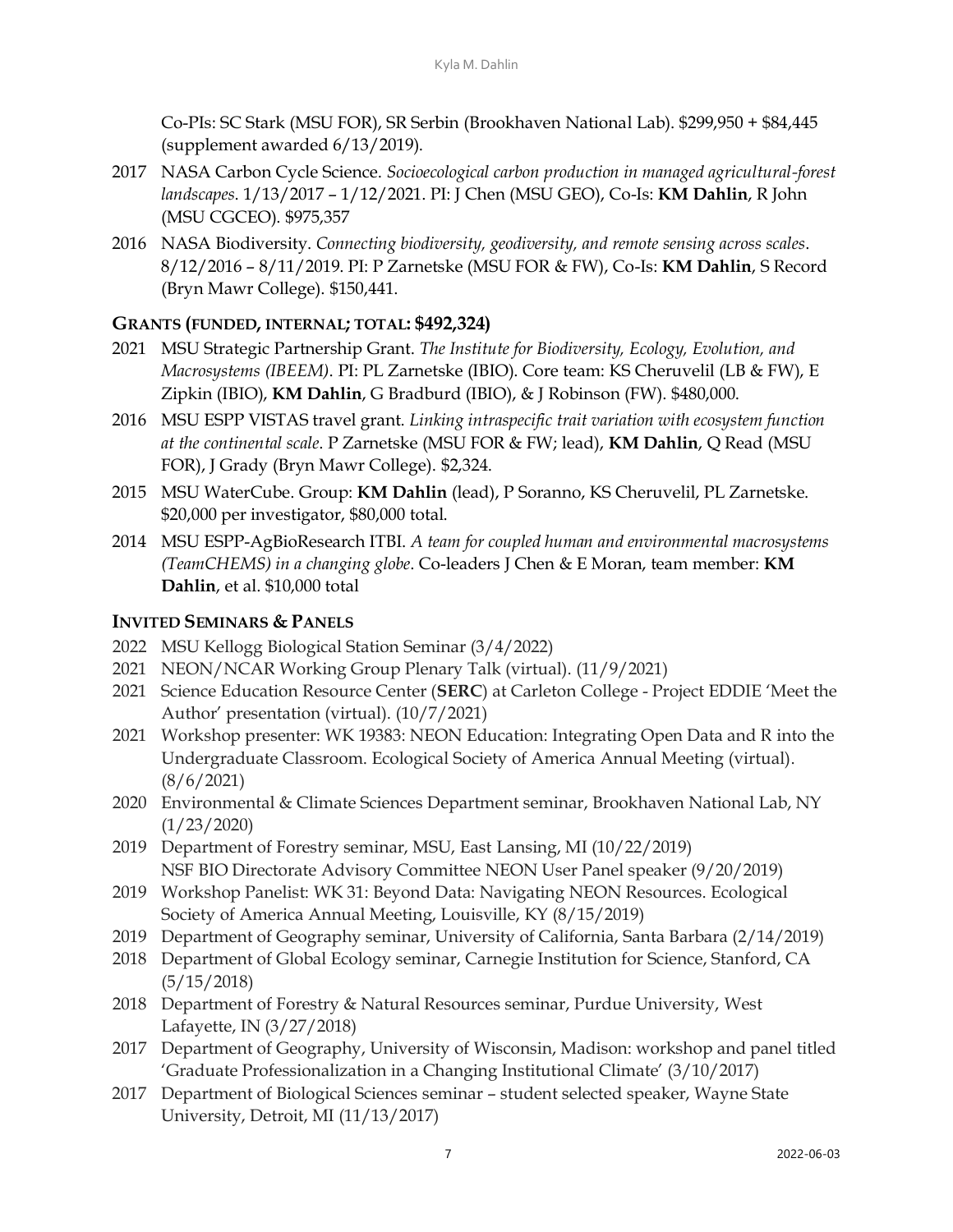- 2016 Ecology & Evolutionary Biology Department seminar, University of Michigan, Ann Arbor, MI (1/21/2016)
- 2016 Geography Department seminar, Western Michigan University, Kalamazoo, MI (2/26/2016)
- 2016 Ecology, Evolutionary Biology & Behavior Program seminar, Michigan State University, East Lansing, MI (4/28/2016)
- 2014 Geography Department seminar, Indiana University, Bloomington, IN (1/22/2014)
- 2014 Geography Department seminar, University of Colorado, Boulder, CO (1/30/2014)
- 2014 Biology Department seminar, University of New Mexico, Albuquerque, NM (2/13/2014)
- 2014 Department of Geography seminar, Michigan State University, East Lansing, MI (2/27/2014)
- 2014 Division of Geological and Planetary Sciences seminar, CalTech, Pasadena, CA (10/8/2014)
- 2013 National Ecological Observatory Network seminar, Boulder, CO (4/11/2013)
- 2013 'Trailblazing: Stanford's Jasper Ridge and Global Environmental Challenges' talk, Stanford, CA (5/9/2013)
- 2012 Chevron Corporation seminar, San Ramon, CA (3/28/2012)
- 2012 San Francisco Botanical Garden Society seminar, San Francisco, CA (7/14/2012)
- 2011 Jasper Ridge Biological Preserve Monthly Seminar, Woodside, CA (11/8/2011)

#### **CONFERENCE PRESENTATIONS**

(first author is presenting author unless otherwise indicated)

- 2021 \*Akanga DO & **KM Dahlin**. Shrinking forests in topographically heterogeneous landscapes: The role of elevation and slope gradients in determining where forests change. American Geophysical Union (**AGU**) Fall meeting. *Presentation given virtually due to COVID-19 pandemic.*
- 2021 †Hovis C, **Dahlin KM**, Roloff G, Wu W & J Liu. Hidden consequences of international food trade for biodiversity. AGU Fall meeting. *Presentation given virtually due to COVID-19 pandemic.*
- 2021 \*Shen M, **Dahlin KM**, \*Kamoske AG, Kobayashi H, Stark SC & SP Serbin. How do canopy structure and leaf properties influence reflectance in a temperate forest? A radiative transfer and imaging spectrometer data-model approach. AGU Fall meeting. *Presentation given virtually due to COVID-19 pandemic.*
- 2021 **Dahlin KM**, \*Kamoske AG, Atkins J, Bond-Lamberty B, Gough C, Serbin SP, \*Shen M, Stark SC, Tallant J. Biodiversity and ecosystem function in three dimensions: Using NEON airborne remote sensing to understand ecosystem patterns and processes in a temperate forest. Ecological Society of America (**ESA**) annual meeting. *Meeting held online and presentation given virtually due to COVID-19 pandemic.*
- 2020 **Dahlin KM**, \*Kamoske AG, Read QD, Record S, Serbin SP, Stark SC and PL Zarnetske. Mapping dimensions of biodiversity in forested ecosystems with lidar and imaging spectroscopy fusion. AGU Fall meeting. *Meeting held online and presentation given virtually due to COVID-19 pandemic.*
- 2020 **Dahlin KM**, \*Kamoske AG, \*Shen M, Serbin SP and SC Stark. A voxel based view of forest canopy function. ESA annual meeting. *Meeting held online and presentation given virtually due to COVID-19 pandemic.*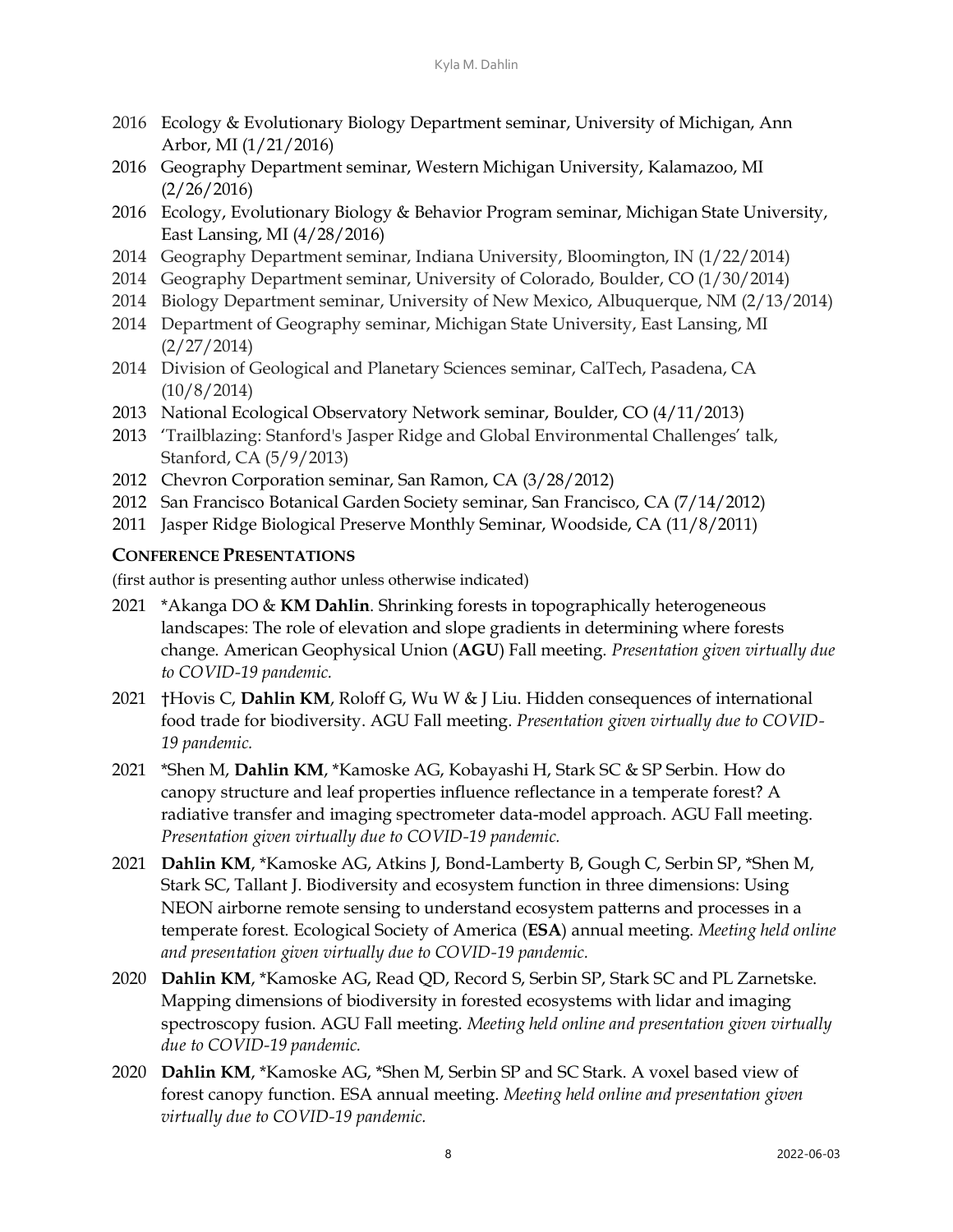- 2020 Zarnetske PL, Record S, Baiser B, Strecker AL, Smith AC, Read QD, Van Doninick J, Knott J, **Dahlin KM**, Latimer AM, Wilson A & KM Thibault. Local- to continental-scale drivers of biodiversity across NEON. ESA annual meeting. *Meeting held online and presentation given virtually due to COVID-19 pandemic.*
- 2020 \*Kamoske AG, **Dahlin KM**, Serbin SP, & Stark SC. Leaf functional diversity is not equivalent to canopy functional diversity: Mapping whole canopy traits with imaging spectroscopy and lidar fusion. European Geophysical Union General Assembly – *abstract accepted but not presented in person due to COVID-19 pandemic*.
- 2020 **Dahlin KM**, \*Kamoske AG, Serbin SP, Stark SC. Mapping Plant Functional Diversity Within and Among Forest Canopies. World Biodiversity Forum, Davos, Switzerland. [*KMD invited*]
- 2019 **Dahlin KM**, \*Akanga D, Lombardozzi D, Reed D, †Shirkey G, Abraha M, & J Chen. A watershed-scale approach to understanding socio-ecological systems: Combining multiple data streams to assess a land surface model. AGU Fall Meeting, San Francisco, CA, USA*.* [*KMD invited*]
- 2019 \*Kamoske AG, **Dahlin KM**, Serbin SR & SC Stark. Patterns and drivers of total canopy nitrogen  $(g/m^2)$  in a southeastern US mixed temperate forest: a three-dimensional remote sensing approach to ecosystem function. AGU Fall Meeting, San Francisco, CA, USA*.*
- 2019 Bond-Lamberty BP, CM Gough, Shiklomanov AN, Atkins JW, †Haber L, †Mathes KC, †Grigri MS, Tallant J, \*Kamoske AG & **KM Dahlin**. Linking field, model, and remote sensing methods to understand when tree mortality breaks the forest carbon cycle. AGU Fall Meeting, San Francisco, CA, USA.
- 2019 Chen J, †Sciusco P, Xu D, Abraha M, Shao C, †Lei C, †Shirkey G, Karnieli A, John R, Dong G, Reed D, Li F, Henebry G, Wang X, **Dahlin KM**, & Xin X. Remote sensing modeling of ecosystem productivity and evapotranspiration: new insights from VEN $\mu$ S. The  $4<sup>th</sup>$ COSPAR Symposium, Herzliya, Israel.
- 2019 **Dahlin KM**. Luring the NEON airborne observation platform away from NEON sites: an assignable asset odyssey. Ecological Society of America (ESA) Annual Meeting, Louisville, KY, USA. [*KMD invited*]
- 2019 Hardiman BS, LaRue EA, Atkins J, Gough CM, Fahey RT, **Dahlin KM**, Wagner F & S Fei. Understanding the influence of forest canopy structure on ecosystem functions at continental scales. ESA Annual Meeting, Louisville, KY, USA.
- 2019 LaRue EA, Dodds Wk, Rohr JR, **Dahlin KM**, Thorp JH, Johnson JS, Hardiman BS, Rodriguez-Gonzalez M, Keller M, Fahey RT, Knott J, SanClements MD, Atkins J, Tromboni F, Parker GG, Liu J, & S Fei. The evolution of macrosystems biology. ESA Annual Meeting, Louisville, KY, USA.
- 2019 Zarnetske PL, Smith A, Read QD, Record S, **Dahlin KM**, Latimer A, Costanza JK, Pau S, Gaddis K, Hobi ML & AM Wilson. Dimensions of biodiversity and geodiversity across scales. International Biogeography Society (IBS) Annual Meeting, Quito, Ecuador.
- 2019 Smith A, Zarnetske PL, **Dahlin KM**, Latimer A, Record S, Costanza JK, Pau S, Gaddis K, Hobi ML & AM Wilson. Using gradient metrics to determine landscape traits that enhance biodiversity. IBS Annual Meeting, Quito, Ecuador.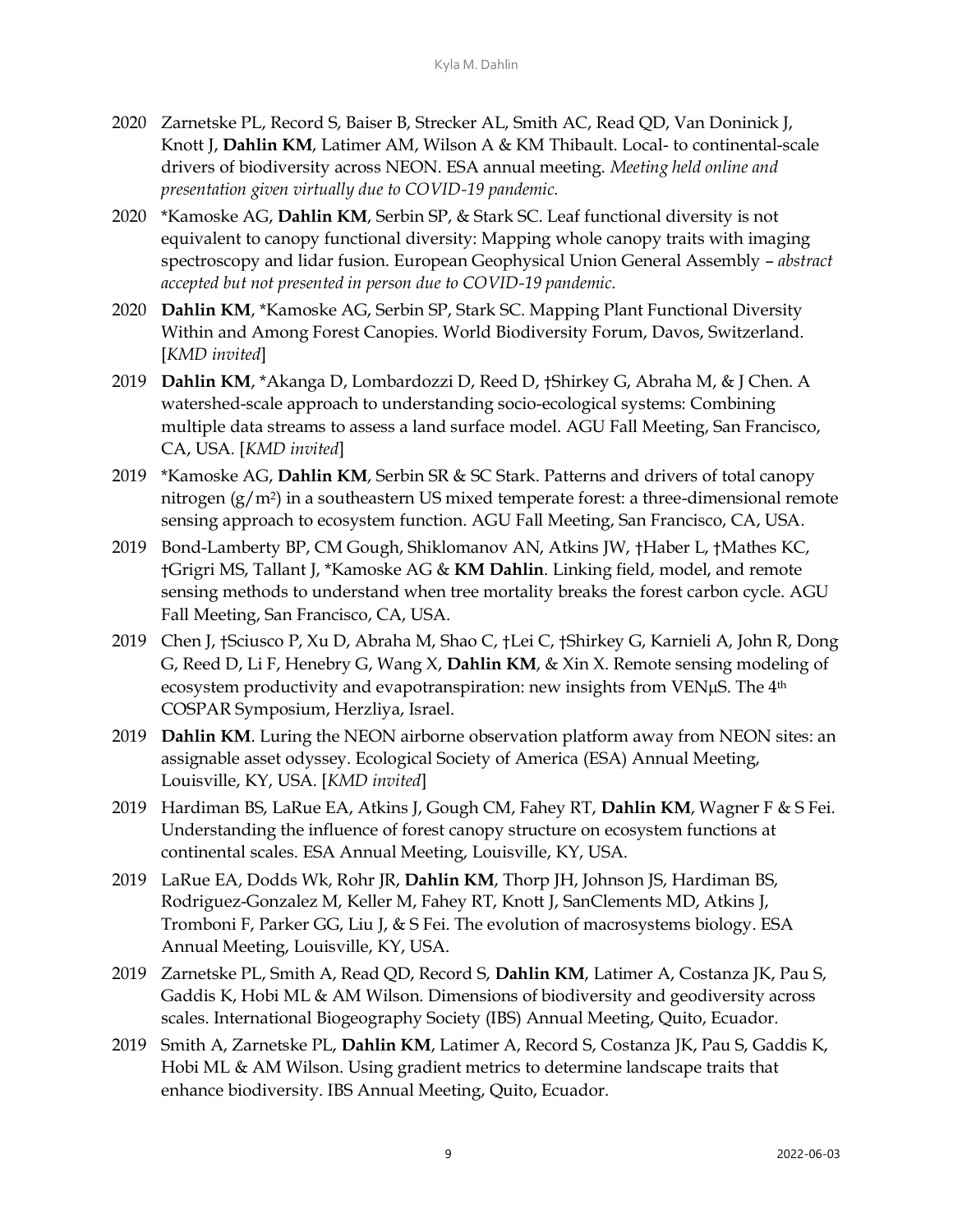- 2019 **Dahlin KM**. Does understanding ecological diversity improve forecasts of the Earth system? NCAR/NEON Workshop: Predicting life in the Earth system: linking the geosciences and ecology. Boulder, CO, USA.
- 2019 †Komoto K, Soldo L, Winkler J, Tang Y, Chilvers M & **KM Dahlin**. A climatology of the frequency and duration of high relative humidity events for the lower peninsula of Michigan. Association of American Geographers (AAG) annual meeting, Washington, DC, USA.
- 2018 **Dahlin KM**, \*Kamoske AG, Serbin SP & SC Stark. Within-canopy leaf functional traits from airborne remote sensing. AGU Fall Meeting, Washington, DC, USA*.* [*KMD invited*]
- 2018 **Dahlin KM**, Zarnetske PL, Record S, Read QD, Cooper LA, Costanza J, Finley A, Gaddis K, Grady JM, Hobi ML, Latimer A, Malone SL, Ollinger SV, Pau S & AM Wilson. Remotely sensed geodiversity for identifying and predicting biodiverse landscapes. AGU Fall Meeting, Washington, DC, USA.
- 2018 Hardiman B, LaRue E, Atkins J, Gough C, Fahey R, **Dahlin KM**, Wagner F & S Fei. Large-Scale Patterns and Landscape Variability of Forest Canopy Structure. AGU Fall Meeting, Washington, DC, USA.
- 2018 \*Kamoske AG, **Dahlin KM**, Stark SC & SR Serbin. Leaf area density from airborne LiDAR: Comparing sensors and resolutions in a temperate broadleaf forest ecosystem. ForestSat 2018 Conference, College Park, MD, USA.
- 2018 \*Nagelkirk RL & **KM Dahlin**. Woody cover through the trees: How much woody cover are we overlooking in African Savannas? ForestSat 2018 Conference, College Park, MD.
- 2018 **Dahlin KM**, \*Kamoske AG, Serbin SP & SC Stark. Mapping leaf traits within and among forest canopies with airborne remote sensing. Ecological Society of America (ESA) annual meeting [*KMD invited*], New Orleans, LA, USA.
- 2018 LaRue EA, Atkins J, **Dahlin KM**, Fahey RT, Fei S, Gough CM & BS Hardiman. Linking Landsat to terrestrial LiDAR: Spectral indices of greenness and brightness are correlated with canopy structural complexity. ESA annual meeting, New Orleans, LA, USA.
- 2018 Record S, Read QD, Zarnetske PL, **Dahlin KM**, Costanza J, Gaddis K, Grady JM, Finley AO, Latimer AM, Malone S, Hobi ML, Ollinger S, Pau S & AM Wilson. The relationship between biodiversity and geodiversity along gradients of geodiversity and anthropogenic stress. ESA annual meeting, New Orleans, LA, USA.
- 2018 Stark SC, Prohaska N, Smith M, Shao G, Wu J, Albert L, **Dahlin KM**, Serbin SP & S Saleska. Towards remote estimation of phylloenvironments to assess forest function and dynamics in tropical forests. ESA annual meeting, New Orleans, LA, USA.
- 2018 †Twardochleb L, Read QD, Zarnetske PL, †Hiltner E, **Dahlin KM**, Cheruvelil K, Soranno P, & \*A Kamoske. Scaling relationships between freshwater insect diversity and the terrestrial environment. Society for Freshwater Science annual meeting. Detroit, MI, USA*.*
- 2018 Reed DE, Chen J, Abraha M, Robertson GP & **KM Dahlin**. Multiple resource use efficiency (mRUE) in agriculture systems. 33rd Conference on Agricultural and Forest Meteorology. Boise, ID, USA.
- 2018 Read QD, Record S, **Dahlin KM**, Zarnetske PL, Malone SL, Gaddis K, Grady JM, Costanza J, Hobi ML, Latimer A, Pau S, Wilson AM, Finley A & S Ollinger. Geodiversity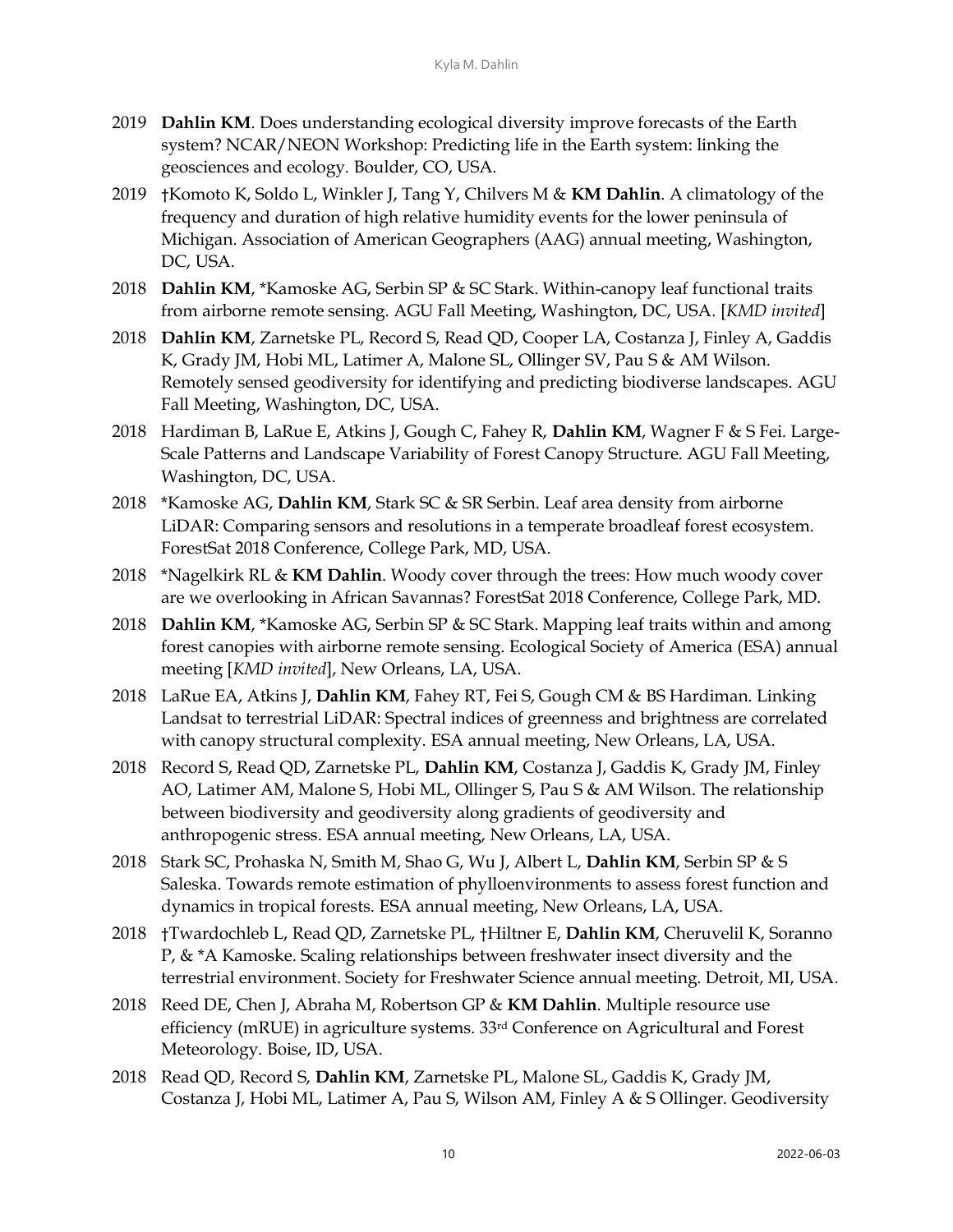explains biodiversity. US International Association for Landscape Ecology annual meeting. Chicago, IL, USA.

- 2017 **Dahlin KM** & \*RL Nagelkirk. Landscape- and regional scale controls on phenological diversity across East Africa. ESA annual meeting, Portland, Oregon, USA. [*KMD invited*]
- 2017 Record S, Zarnetske PL, **Dahlin KM**, Costanza JK, Finley AO, Gaddis K, Grady JM< Hobi ML, Malone S, Ollinger S, Pau S, Read QD, Turner W & AM Wilson. Connecting biodiversity, geodiversity, and remote sensing across scales. ESA annual meeting, Portland, Oregon, USA.
- 2017 **Dahlin KM** & \*RL Nagelkirk. Modeling leaf phenological diversity across East Africa. Annual meeting of the Association for Tropical Biology and Conservation, Merida, Mexico. [*KMD invited*]
- 2017 Record S, Zarnetske PL & **KM Dahlin**. Connecting biodiversity, geodiversity, and remote sensing across scales. NASA Biodiversity Team meeting, Washington, DC, USA.
- 2017 Chen, J, **Dahlin KM**, John R, †Shirkey G, Wu SR, Robertson P, Hamilton S, Cooper L, Lusch D, Karnieli A, Lafortezza R, & GS Labini. Socioecological Carbon Production in Managed Agricultural-Forest Landscapes. 2017 Joint NACP & AmeriFlux PI Meeting, North Bethesda, MD, USA.
- 2017 Chen, J, **Dahlin KM**, John R, †Shirkey G, Wu SR, Robertson P, Hamilton S, Cooper L, Lusch D, Karnieli A, Lafortezza R, & GS Labini. Socioecological Carbon Production in Managed Agricultural-Forest Landscapes. Worldcover 2017 Conference, Rome, Italy.
- 2016 **Dahlin KM**, Swenson SC, Lombardozzi D & \*A Kamoske. Seasonality of semi-arid and savanna-type ecosystems in an Earth system model. American Geophysical Union (AGU) Fall Meeting, San Francisco, California. [*KMD invited*]
- 2016 **Dahlin KM**, Asner GP, Mascaro J & P Taylor. Varying influence of environmental gradients on vegetation patterns across biomes. AGU Fall Meeting, San Francisco, California. [*KMD invited*]
- 2016 Hardiman BS, Atkins J, **Dahlin KM**, Fahey RT, & CM Gough. Canopy structural complexity influences forest canopy reflectance: linking terrestrial lidar with Landsat observations. AGU Fall Meeting, San Francisco, California.
- 2016 **Dahlin KM**, \*Del Ponte D, \*Setlock E & \*R Nagelkirk. Global patterns of phenology in semi-arid and savanna-type ecosystems: a meta-analysis. ESA Annual Meeting, Ft. Lauderdale, Florida.
- 2015 **Dahlin KM** & TR Ault. Climate teleconnections and the biosphere. AGU Fall Meeting, San Francisco, California.
- 2015 **Dahlin KM.** Hyperspectral imagery for biodiversity mapping in a wildland-agriculture matrix. ESA Annual Meeting, Baltimore, Maryland.
- 2015 Wasser LA, Serbin SP, **Dahlin KM**, Roth KL, Leisso N & S Petroy. From point to pixel: Using in situ measurements to validate and derive higher level NEON hyperspectral data products. ESA Annual Meeting, Baltimore, Maryland.
- 2015 **Dahlin KM**, RA Fisher & PJ Lawrence. Ecological consequences of altering the drought deciduous phenology algorithm. Community Land Model Working Group Winter Meeting, Boulder, Colorado.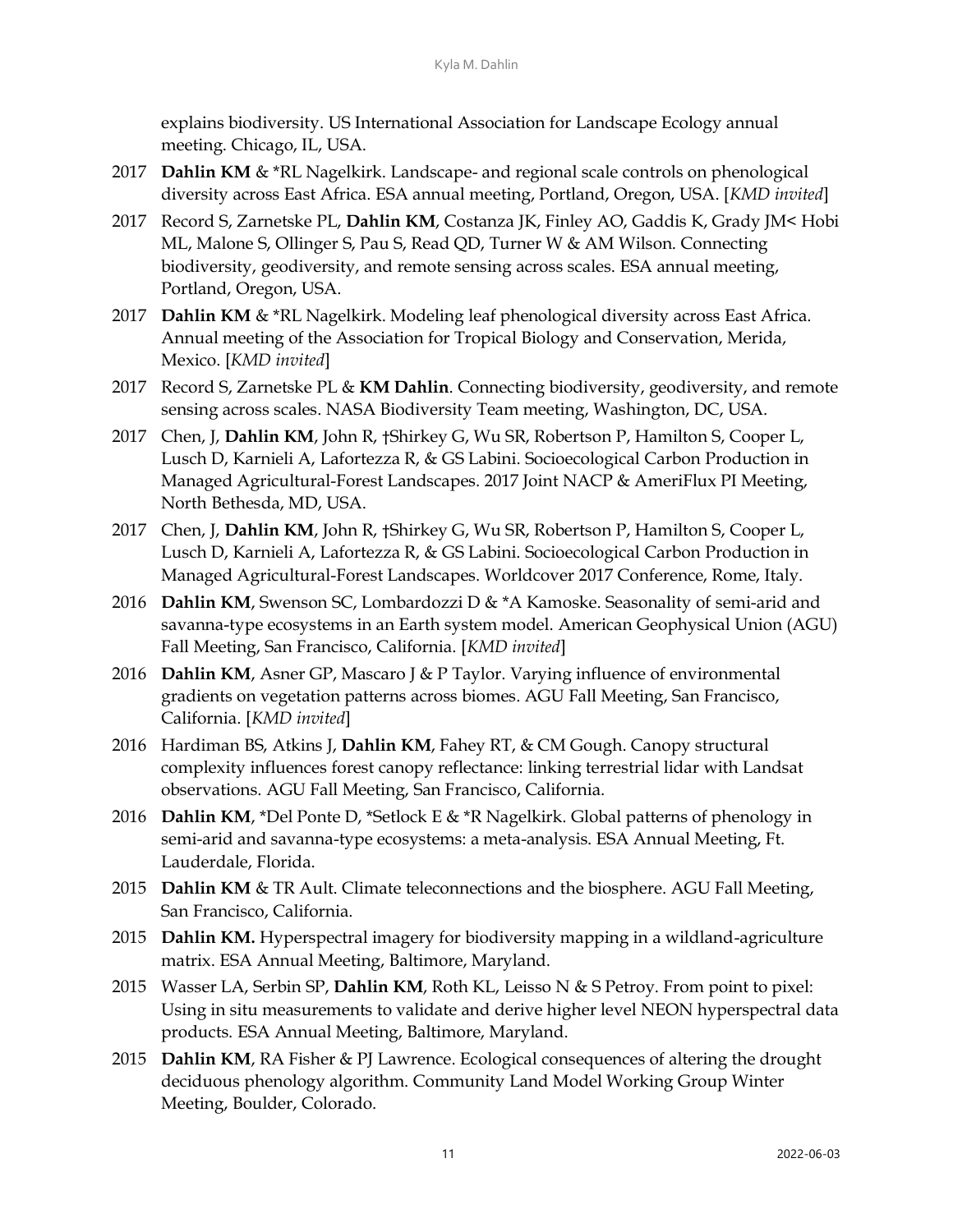- 2014 **Dahlin KM.** What is hyperspectral remote sensing? An introduction (Ignite talk). ESA Annual Meeting, Sacramento, California.
- 2014 **Dahlin KM** & RA Fisher. Impacts of changing drought deciduous phenology in the Community Land Model. ESA Annual Meeting, Sacramento, California.
- 2014 **Dahlin KM** & RA Fisher. Stress deciduous phenology in the CLM. Community Land Model Working Group Winter Meeting, Boulder, Colorado.
- 2013 **Dahlin KM** & RA Fisher. Phenology of forest-grassland transition zones in the Community Land Model. AGU Fall Meeting, San Francisco, California.
- 2013 Townsend AR, Cleveland CC, Taylor PG, **Dahlin KM**, Wieder WR, Smith WK, Sullivan BW, Chadwick KD & CE Doughty. An inter-comparison of plot-scale, satellite and earth system model estimates of tropical net primary productivity. AGU Fall Meeting, San Francisco, California.
- 2013 **Dahlin KM** & RA Fisher. Seasonal patterns in forest-grassland transition zones predicted by the Community Land Model. ESA Annual Meeting, Minneapolis, Minnesota.
- 2013 **Dahlin KM** & RA Fisher. Seasonal vegetation patterns in the Community Land Model. 18th Annual Community Earth System Model Workshop, Breckenridge, Colorado.
- 2012 **Dahlin KM,** Asner GP & CB Field. Environmental controls on plant chemical traits: Using the CAO-VSWIR to characterize patterns in a mediterranean-type ecosystem. AGU Fall Meeting, San Francisco, California.
- 2012 **Dahlin KM,** Asner GP & CB Field. Remote sensing of canopy chemistry and community composition in a mediterranean-type landscape using high-fidelity imaging spectroscopy from the Carnegie Airborne Observatory. ForestSAT Conference, Oregon State University, Corvallis, Oregon.
- 2012 **Dahlin KM,** Asner GP & CB Field. Ecosystem assembly meets geostatistics: Using airborne remote sensing and simultaneous autoregression to understand vegetation patterns in a recently disturbed landscape. ESA Annual Meeting, Portland, Oregon.
- 2011 **Dahlin KM**, Anderegg W, Hernandez RR, Hiza N, Johnson JE, Maltais-Landry G, Wolf A & N Zimmerman. Prospects for integrating utility-scale solar photovoltaics and industrial agriculture in the U.S. AGU Fall Meeting, San Francisco, California.
- 2011 **Dahlin KM** & GP Asner. Plant species mapping using integrated airborne lidar and hyperspectral imagery across multiple functional groups. ESA Annual Meeting, Austin, Texas.
- 2011 Mascaro J, Asner GP, Muller-Landau HC, van Breugel M, Hall J & **KM Dahlin**. Controls over aboveground forest carbon density on Barro Colorado Island, Panama. ESA Annual Meeting, Austin, Texas.
- 2011 Klosterman S, **Dahlin KM**, Field C, Berry J, Hebert T, Easter S & R Genova. Using hyperspectral and digital camera images to quantify yellow star-thistle invasion of a California grassland eddy covariance site. Fluxnet Workshop, University of California, Berkeley.
- 2011 **Dahlin KM,** Asner GP & CB Field. Vegetation Patterns in California Ecosystems. Chi Conference, Stanford University, California.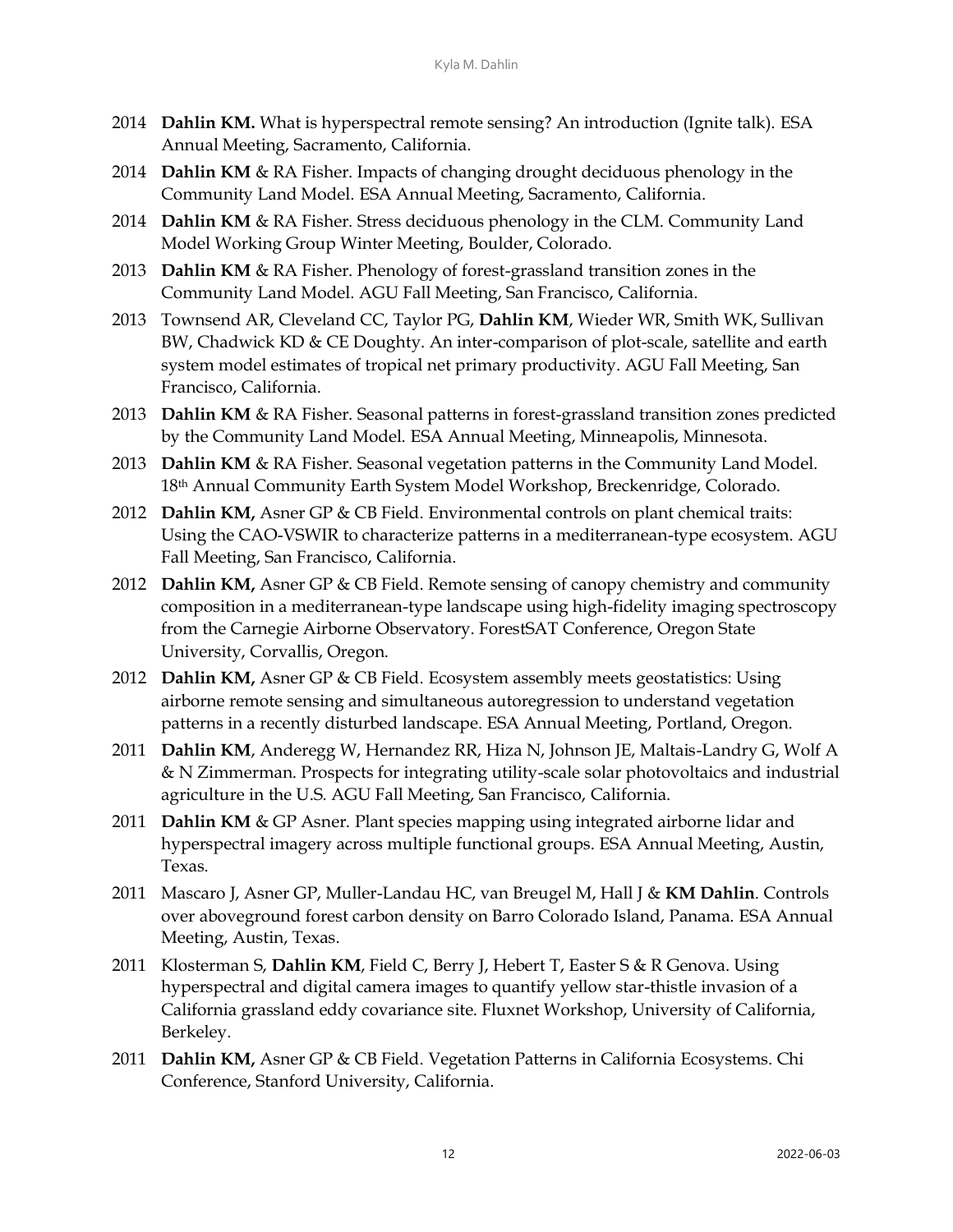- 2010 **Dahlin KM** & GP Asner. Integrated airborne remotes sensing and multiple endmember spectral mixture analysis (MESMA) for plant species mapping across multiple functional groups. AGU Fall Meeting, San Francisco, California.
- 2010 **Dahlin KM**, Asner GP & CB Field. Quantifying the effects of topography, substrate, and land-use history on aboveground biomass in a California ecosystem. ESA Annual Meeting, Pittsburgh, Pennsylvania.
- 2010 **Dahlin KM**, Bendick R, Kumler L, Aktipis A, Jones S, Smoliak B, Fugate E, Moberg C & D Scott. Using web-based tools and ethical deliberation to stabilize the climate. ST Global Conference, Washington, D.C.
- 2009 **Dahlin KM,** Asner GP & CB Field. Topographically mediated controls on aboveground biomass in a mediterranean-type climate. AGU Fall Meeting, San Francisco, California.
- 2008 **Dahlin KM**, Asner GP, Field CB & R Shaw. Using airborne remote sensing to map sweet fennel (*Foeniculum vulgare*) on Santa Cruz Island. California Invasive Plant Council Symposium, Chico, California.

#### **OTHER WRITING**

- 2018 U.S. DOE. "Disturbance and Vegetation Dynamics in Earth System Models: Workshop Report." DOE/SC-0196. Office of Biological and Environmental Research, U.S. Department of Energy Office of Science. <https://tes.science.energy.gov/files/vegetationdynamics.pdf>KMD named as workshop participant, helped with report writing.
- 2017 \*Nagelkirk R & **KM Dahlin**. "Myriad phenological strategies in dry ecosystems." *Ecography* Journal Blog: [http://www.ecography.org/blog/myriad-phenological](http://www.ecography.org/blog/myriad-phenological-strategies-dry-ecosystems)[strategies-dry-ecosystems](http://www.ecography.org/blog/myriad-phenological-strategies-dry-ecosystems)
- 2008 Falxa-Raymond N, Wooley L, & **Dahlin KM.** "St Nicholas Park Urban Forest Management Plan." New York City Department of Parks & Recreation, Central Forestry & Horticulture Division.
- 2006 National Park Service. "Vegetation Community Classification: Mori Point, Golden Gate National Recreation Area."
- 2005 **Dahlin KM.** "Fort Greene Park Urban Forest Management Plan." New York City Department of Parks & Recreation, Central Forestry & Horticulture Division.
- 2004 **Dahlin KM.** "Crotona Park Urban Forest Management Plan." New York City Department of Parks & Recreation, Central Forestry & Horticulture Division.
- 2001 **Dahlin KM**. "A Walk on the Wild Side" *The Washington Post*, p. B10.

#### **FIELD EXPERIENCE**

MSU Agronomy Farm & Kellogg Biological Station Fields (2022) Forage plant spectroscopy

- Murchison Falls National Park, Uganda (2022) Woody plant cover and biodiversity survey
- Talladega National Forest, Alabama, and Oak Ridge National Lab, Tennessee (2018) Canopy foliar sampling for leaf traits
- University of Michigan Biological Station (2016) Ground based lidar surveys
- Jasper Ridge Biological Preserve, California (2008-2011). Plant biomass surveys, species mapping, and vegetation collection for chemical analysis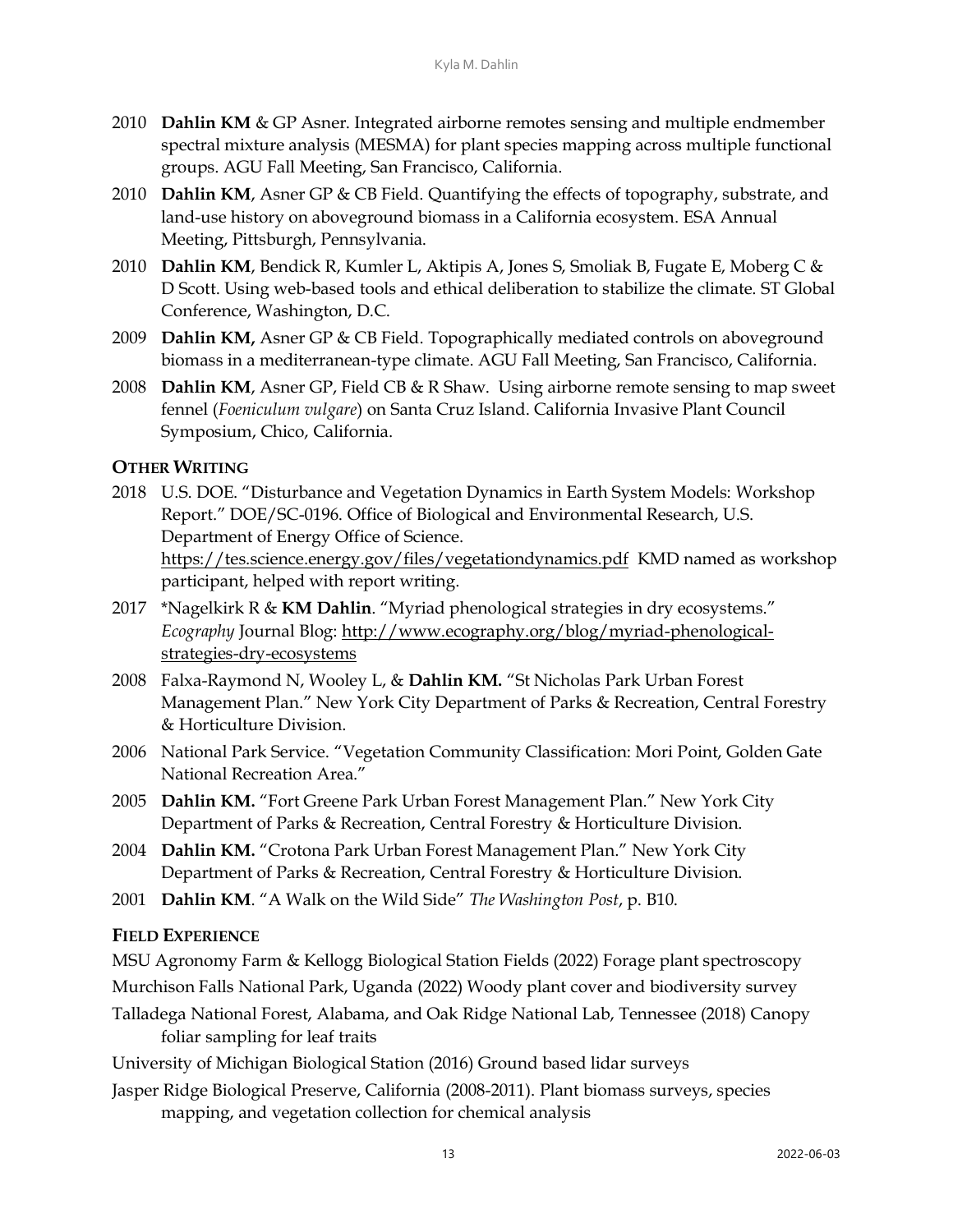Santa Cruz Island, California (2007-2011). Week to month-long vegetation surveys

Golden Gate National Recreation Area, California (2005-2007). Invasive plant surveys, restoration planning and implementation, trail construction, historical preservation

Davis Mountains, Texas (2004). Vegetation surveys

Crotona Park, Bronx, New York (2003). Urban forest census

Hunua Range, New Zealand (2002). Plantation forest surveys

Hubbard Brook LTER, New Hampshire (2002). Forest surveys, soil sampling

## **TEACHING\_\_\_\_\_\_\_\_\_\_\_\_\_\_\_\_\_\_\_\_\_\_\_\_\_\_\_\_\_\_\_\_\_\_\_\_\_\_\_\_\_\_\_\_\_\_\_\_\_\_**

#### **COURSES @ MSU**

(F = Fall, S = Spring. Student Instructional Rating System (SIRS) scores range from 1 to 5, **1 is excellent, 5 is poor** based on average of 14 department-specific questions. Department average is ~1.9)

- GEO 201 Introduction to Plant Geography (3 credit hours; undergraduate)
	- SIRS 2022 S [25 students]: 1.39
- GEO 324 Remote Sensing of Environment (4 credit hours; undergraduate)
	- SIRS 2019 F [12 students]: 1.45
	- SIRS 2020 F [18 students]: 1.10 (*only 4 students responded; online format due to pandemic*)
- GEO 401 Global Plant Geography (3 credit hours; primarily undergraduate)
	- SIRS 2015 F [6 students]: 1.21 (as Geography of Plants of North America)
- GEO 424 Advanced Remote Sensing (4 credit hours; primarily undergraduate)
	- SIRS 2016 S [15 students]: 1.24
	- SIRS 2017 S [14 students]: 1.38
	- SIRS 2018 S [23 students]: 1.40
	- SIRS 2019 S [13 students]: 1.11
	- SIRS 2020 S [10 students]: 1.05 (*only 3 students responded; online format due to pandemic*)
	- Spring 2021 S: 1 guest lecture
	- SIRS 2022 S [13 students]: 1.25
- GEO 837 Applications of Terrestrial Remote Sensing (3 credit hours; graduate)
	- SIRS 2016 F [15 students]: 1.23 (as Remote Sensing of the Biosphere)
	- SIRS 2018 F [13 students]: 1.32 (as Remote Sensing of the Biosphere)
	- SIRS 2021 S [13 students]: 1.14 (*13 responses; online format due to pandemic*)
- ISS 310 People and the Environment (4 credit hours; undergraduate)
	- SIRS 2017 S [50 students]: 1.35
	- SIRS 2019 S [25 students]: 1.52
- GEO 827 Digital Image Processing & Analysis 2 guest lectures and labs (F 2015)
- GEO 221 Intro to Geographic Information guest lectures (F 2017, 2018)
- Independent Studies (GEO 490/892)
	- Fall 2017: Brad Peter (490 F)
	- Fall 2019: Michelle Church (490 F)
	- Fall 2020: Donald Akanga (892 F)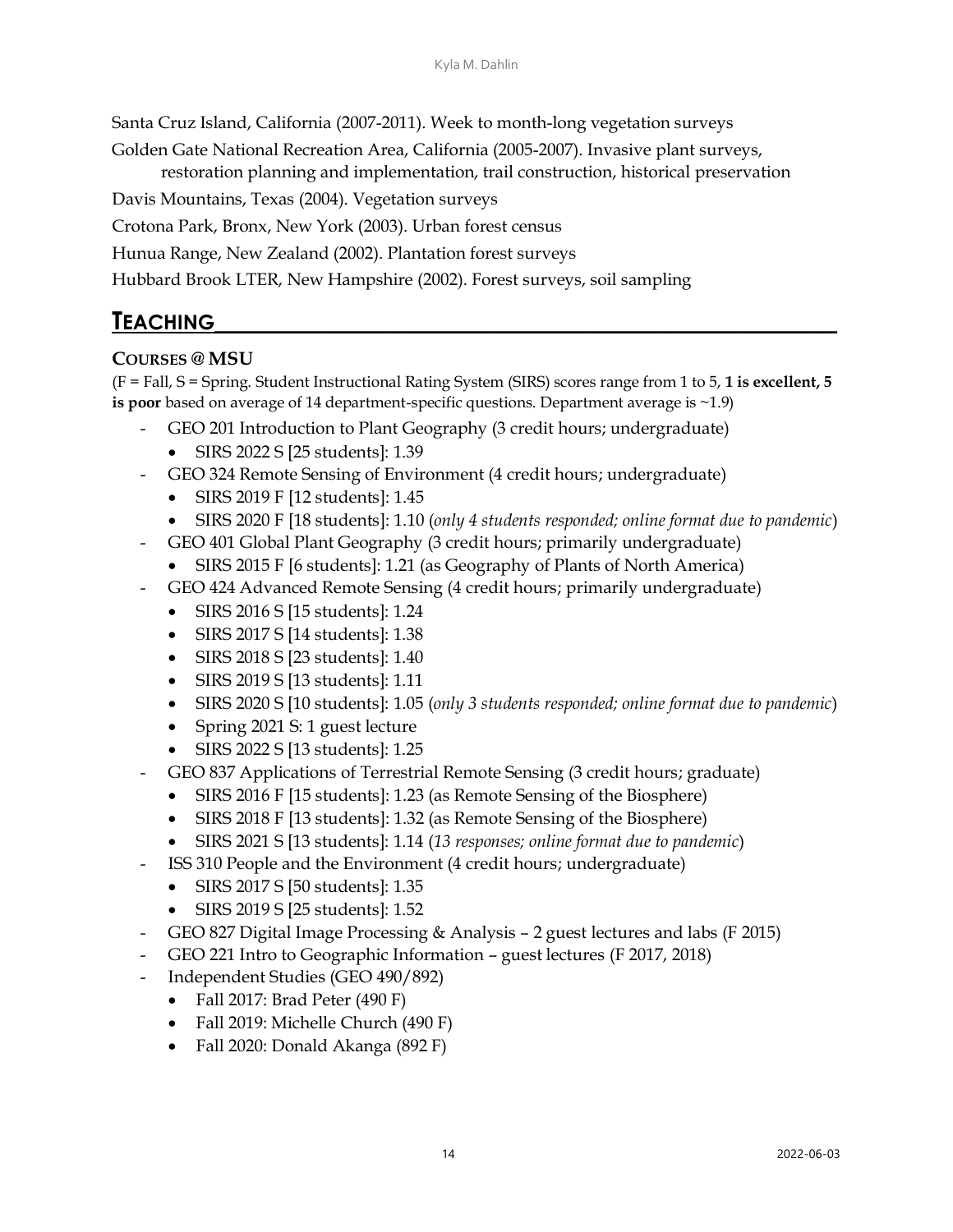#### **ADVISING & STUDENT COMMITTEES**

*Current Advisees* Meicheng Shen – Geography PhD student (advisor, 2019 – present) Donald Akanga – Geography PhD candidate (advisor, 2018 – present) *Current Committees* Behnaz Mirzendehdel – EES PhD student (tentative committee member, 2021 – present) Nathan Gonçalves – Forestry PhD student (tentative committee member, 2020 – present) Meg Castro – Geography MS student (committee member, 2021 – present) Nan Nourn – F&W PhD student (committee member, 2020 – present) Kevin McKeehan – Geography PhD student (committee member, 2019 – present) Beth Gerstner – F&W and EEBB PhD student (committee member, 2018 – present) Gabriela Shirkey – Geography PhD student (committee member, 2018 – present) Eric Clark – F&W PhD candidate (committee member, 2016 – present) *Former Students* (\* = ERSAM lab student or co-advisee) Yonela Maziko – PhD student at University of KwaZulu-Natal, South Africa. Fulbright Visiting Researcher to MSU and ERSAM Lab (2021 – 2022) Ciara Hovis – F&W PhD student (committee member, 2019 – 2022) *graduated* Amanda Kreuze – Geography PhD student (committee member, 2018 – 2021) *graduated* Dan Wanyama – Geography PhD student (committee member, 2018 – 2021) *graduated* Colin Bailey – Entomology MS student (committee member, 2019 – 2021) *graduated* \*Manaswini Ganjam – Geography MS student (advisor, 2020) *left program due to visa issues & pandemic. Admitted to PhD program at NCSU in 2021.* \*Dr. Aaron Kamoske – Geography PhD (advisor, 2016 – 2021) *graduated* \*Dr. Ryan Nagelkirk – Geography PhD (advisor, 2015 – 2020) *graduated* Dr. Farshid Felfelani – CEE PhD (committee member, 2016 – 2019) *graduated* Dr. Brad Peter – Geography PhD (committee member, 2016 – 2019) *graduated* Kara Komoto – Geography MS (committee member, 2018 – 2019) *graduated* \*Gloria Desanker – Forestry MS (co-advised with Andy Finley, 2017 – 2018) *graduated* Daphna Gadoth – Forestry MS (committee member, 2016 – 2017) *graduated* Suyog Chaudhari – CEE MS (committee member, 2016 – 2017) *graduated*

#### *Undergraduate Researchers/Interns*

Nick Catanzaro – Environmental Geography intern with The Nature Conservancy, sponsored by the American Association of Geographers (January – April 2021) Sarah Igwe – Physiology undergraduate intern (June – August 2018) Opal Jain – Plant Biology & Geography undergraduate intern (March - June 2018) Logan Brissette – F&W undergraduate lab assistant (January – December 2017) Emily Setlock – Geography undergraduate lab assistant (summer 2015)

## **SERVICE & OUTREACH\_\_\_\_\_\_\_\_\_\_\_\_\_\_\_\_\_\_\_\_\_\_\_\_\_ \_\_\_\_\_\_\_\_\_\_\_\_\_\_\_**

#### **UNIVERSITY SERVICE**

 $($ <sup> $\wedge$ </sup> = served as Affirmative Action representative)

- EEB Seminar Committee (2021 present)
- GEO *ad hoc* Faculty Merit Review Committee (2021 2022)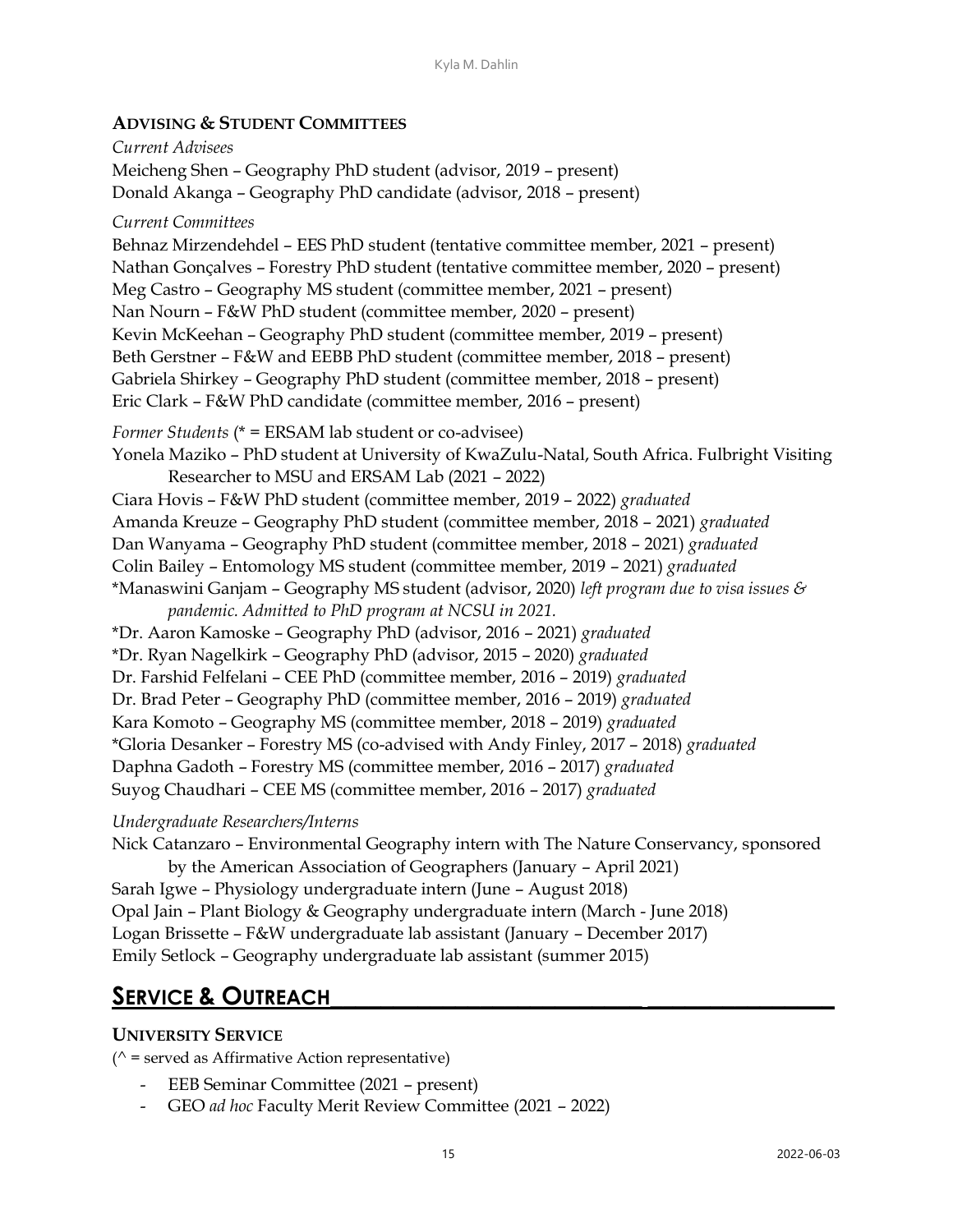- GEO *ad hoc* DEI Search Committee (2021 2022)
- Plant Biology Ecologist Faculty Search, external committee member (2021 2022)
- GEO *ad hoc* Grad/Fac Relations Committee (2020 2021)
- GEO Curriculum Committee (2020-2021)
- GeoCamp Faculty Attendee (August 22-23, 2019)
- GEO Graduate Admissions Committee (2018-19, 2021, 2022)
- GEO *ad hoc* Faculty Expectations & Merit Committee (2018 2019)
- GEO Supporting Women in Geography (**SWIG**) faculty member (2015 present)
- GEO Grad Student Presentation Competition Judge (2016 present)
- GEO Meet the Faculty Co-Coordinator, fall semesters (2015 2018)
- GEO Awards Committee (2018)
- ESPP Fate of the Earth poster presentation judge (2018)
- ^GEO RS&GIS Director Search Committee (2017)
- GEO Department *ad hoc* IT Committee (2015 2016)
- ESPP Fate of the Earth Nominations Committee (2015)
- Research Associate hiring committees: ^J Chen Lab, Stark Lab, ^PL Zarnetske Lab

#### **SERVICE BEYOND MSU**

- NASA Surface Biology & Geology (**SBG**) Mission planning participation member of Applications and Algorithms working groups, member of Space-based Imaging Spectroscopy and Thermal pathfindER (**SISTER**) study (2020 – present)
- Special Issue Editor for Ecological Structural Diversity focused issue in *Frontiers in Ecology and the Environment* (2020 – present)
- Oak Ridge National Lab Distributed Active Archive Center (**ORNL DAAC**) User Working Group member (2021 – present)
- NEON-NCAR Joint Workshop/Working Group participant (2019 present)
- National Ecological Observatory Network (**NEON**) Airborne Data Quality Technical Working Group member (2017- present; co-chair from November 2018 - present)
- NEON LiDAR Sampling Technical Working Group member (2017- present)
- Community Land Model (**CLM**) at NCAR Land model and biogeochemistry working group member (2012 - present)
- NEON Science, Technology, and Education Advisory Committee (**STEAC**) member (October 2019 – June 2020; resigned due to long term conflict of interest between MSU and Battelle Memorial Institute, which runs NEON)
- Participant in US Department of Energy (**DOE**) sponsored workshop: 'Disturbance and Vegetation Dynamics in Earth System Models' (March 15-16, 2018; Gaithersburg, Maryland. ~30 attendees from DOE, NASA, and academia)
- Named contributor to the development of CLM 5.0 (released in 2018)
- NEON Biogeochemistry Working Group member (2016-2017) disbanded due to change in working group structure.
- Ecological Society of America (**ESA**) Strategies for Ecology Education, Diversity, & Sustainability (**SEEDS**) At-meeting mentor for undergraduate first-time attendees of the ESA Annual Meeting 2010-2013, 2015, 2021

#### **ECOLOGICAL SOCIETY OF AMERICA (ESA) ANNUAL MEETING SESSION CHAIR/CO-CHAIR**

2022 Inspire Session (IS): The Future is Hyperspectral. (accepted, chair)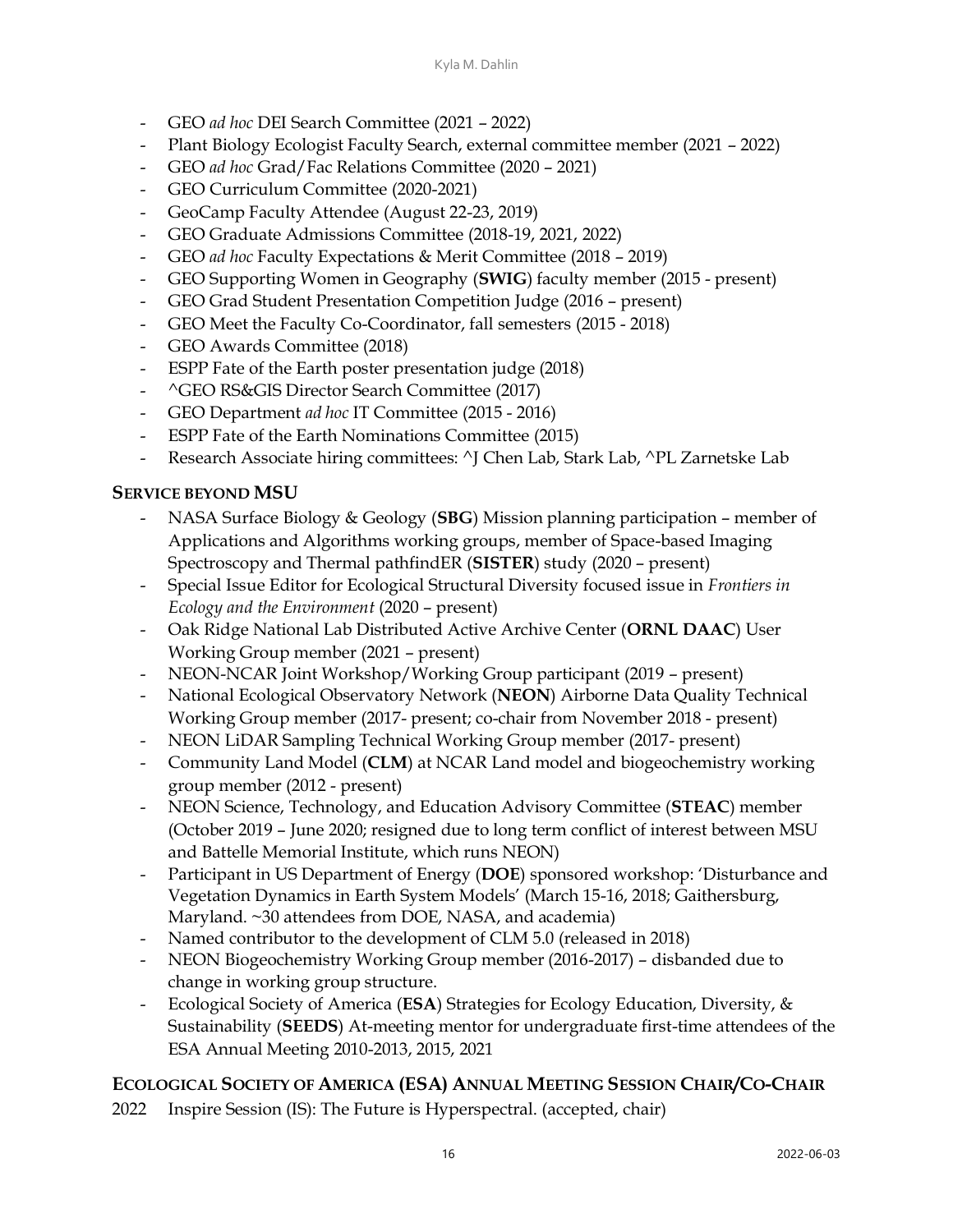- 2021 Special Session: How NASA's Surface Biology and Geology mission will support the next generation of global ecosystem and biodiversity science*.* (co-chair)
- 2020 Organized Oral Session (OOS): Cutting-Edge Remote Sensing Applications in Ecology: Spanning Scales, Sensors, and Ecosystems (co-chair)
- 2019 OOS: Cutting-Edge Remote Sensing Applications in Ecology: Spanning Scales, Sensors, and Systems (co-chair)
- 2018 OOS: Cutting-edge remote sensing applications in ecology: Spanning scales, sensors, and ecosystems (co-chair)
- 2017 Special Session: How can current and future satellite missions advance biodiversity science? (chair)
- 2017 Ignite Session (IS): Connecting remote sensing to biodiversity science in the Anthropocene (co-chair)
- 2017 OOS: Cutting edge remote sensing applications in ecology: Spanning scales, sensors, and ecosystems (co-chair)
- 2016 OOS: Airborne remote sensing for 21st century ecology (chair)
- 2015 OOS: Hyperspectral remote sensing data supports 21st century ecological research (cochair)
- 2014 IS: Airborne Hyperspectral Remote Sensing of Terrestrial Ecosystems 2014 (chair)

#### **PROPOSAL REVIEWS**

NSF ad hoc reviews (Earth Sciences, Environmental Biology, Hydrological Sciences), NSF Environmental Biology panel (x2), NASA ad hoc reviews, NASA Earth Science panel, USDA NIFA ad hoc review, AAAS ad hoc review, Zurich-Basel Plant Science Center ad hoc review, MSU AgBio Research ad hoc reviews.

**MANUSCRIPT REVIEWER** for *Biogeosciences*, *Ecography, Ecological Applications, Ecology & Evolution, Ecosphere*, *Forest Ecology & Management, Forests, Frontiers in Ecology and the Environment*, *Frontiers in Plant Science, Global Biogeochemical Cycles, Global Ecology & Biogeography, International Journal of Climatology, International Journal of Geographical Information Science, Journal of Climate, Journal of Geophysical Research – Biogeosciences, Journal of Hydrometeorology, Landscape Ecology*, *Methods in Ecology & Evolution*, *MSU ReCUR*, NASA, *Nature Communications*, *Nature Ecology & Evolution, New Phytologist*, *Proceedings of the National Academy of Sciences*, *Remote Sensing, Remote Sensing in Ecology & Conservation, Remote Sensing of Environment*, *Scientific Reports*, *Sensors, Trees* – 10 reviews in 2015, 10 in 2016, 12 in 2017, 16 in 2018, 14 in 2019, 9 in 2020 (*many declined due to pandemic-related challenges*), 13 in 2021.

**ORGANIZATION MEMBERSHIPS:** Ecological Society of America, American Geophysical Union, American Association of Geographers, Earth Science Women's Network, 500 Women Scientists

#### **OUTREACH**

- MSU Science Festival Virtual School Program (22 April 2021) Presentation on 'Mapping Your City with Google Earth' for Attwood New Tech Magnet School, Lansing, MI – Ms Schneider's 6th grade class.
- MSU Science Festival Virtual School Program (15 April 2021) Presentation on 'Mapping Your City with Google Earth' for Gardner International Magnet School, Lansing, MI – Ms Shauver's 6th grade class.
- MSU Science Festival Expo Day (10 April 2021) Presentation on 'Mapping Forests in 3D' presented online via Zoom due to COVID-19 pandemic.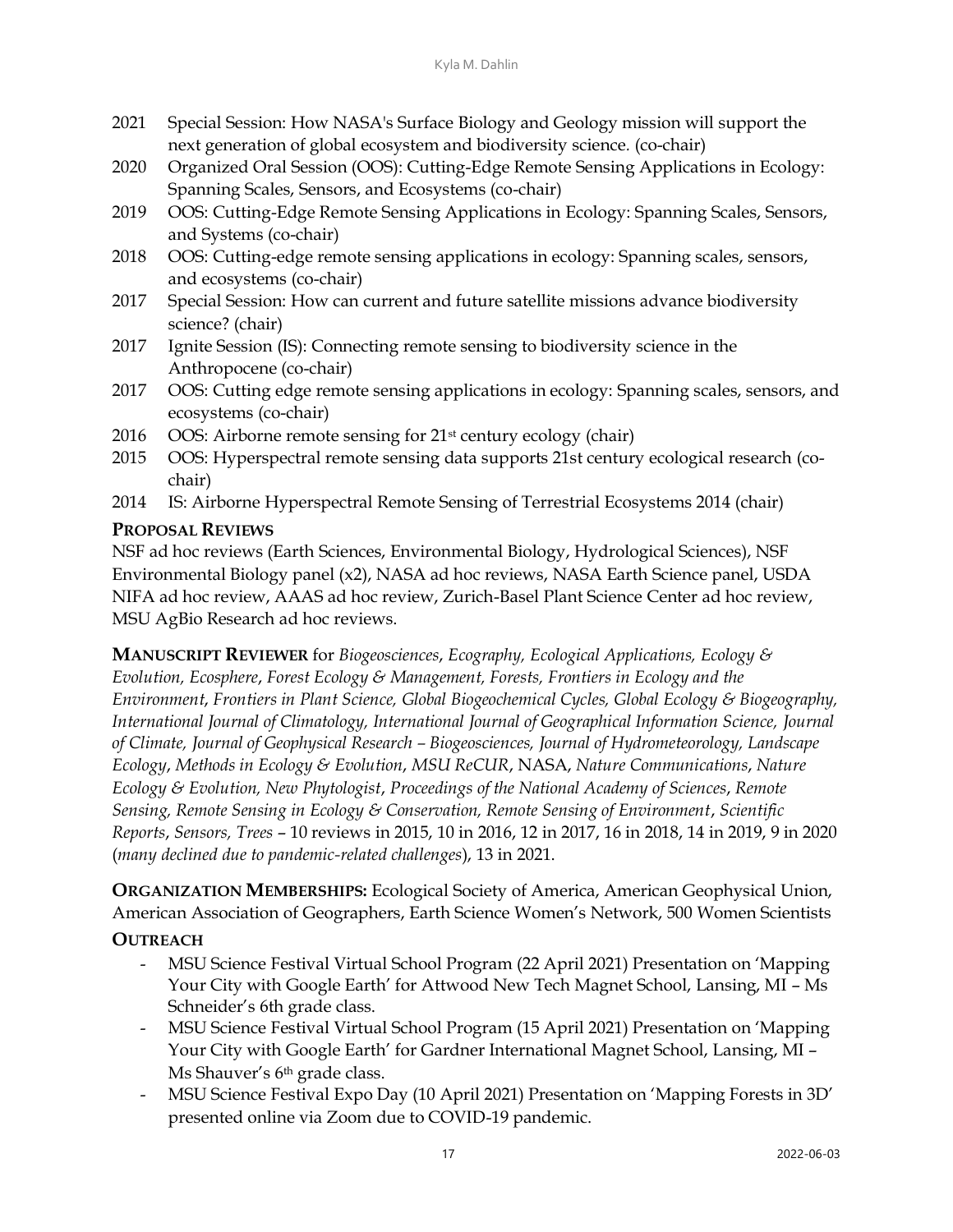- MSU Forage Research Field Day (31 July 2019) Presentation on 'Precision Technology Remote Sensing' in association with USDA NIFA award.
- NEON '#WorkingWithData' Institute Faculty Leader (June 21-25, 2016)
- CLM Tutorial Instructor on phenology and analyzing output in R (2014)

#### **PRESS**

- Armstrong, J (December 10, 2021). Forests and lasers: How an MSU researcher seeks to better understand carbon absorption. *The State News*. MSU student news website. [https://statenews.com/article/2021/12/msu-researcher-using-forests-low-energy](https://statenews.com/article/2021/12/msu-researcher-using-forests-low-energy-lasers-for-more-accurate-climate-modeling)[lasers-for-more-accurate-climate-modeling](https://statenews.com/article/2021/12/msu-researcher-using-forests-low-energy-lasers-for-more-accurate-climate-modeling) [story featuring KMD research]
- Wiewgorra, L. (November 28, 2021) Trees absorb carbon dioxide. An MSU professor wants to find out which trees absorb the most. FOX 47 News East Lansing. [https://www.fox47news.com/neighborhoods/east-lansing-okemos/trees-absorb](https://www.fox47news.com/neighborhoods/east-lansing-okemos/trees-absorb-carbon-dioxide-an-msu-professor-wants-to-find-out-which-trees-absorb-the-most)[carbon-dioxide-an-msu-professor-wants-to-find-out-which-trees-absorb-the-most](https://www.fox47news.com/neighborhoods/east-lansing-okemos/trees-absorb-carbon-dioxide-an-msu-professor-wants-to-find-out-which-trees-absorb-the-most) [story featuring KMD research posted online and aired on local news]
- NEON (December 11, 2019) Looking for Missing Carbon in the Forest Canopy. National Ecological Observatory Network Blog. [https://www.neonscience.org/observatory/observatory-blog/looking-missing-carbon](https://www.neonscience.org/observatory/observatory-blog/looking-missing-carbon-forest-canopy)[forest-canopy](https://www.neonscience.org/observatory/observatory-blog/looking-missing-carbon-forest-canopy)
- Pennisi, E (August 29, 2019) NSF's huge ecological observatory is open for business. But tensions remain. *Science*. DOI: 10.1126/science.aaz3213 [KMD interviewed for and quoted in article]
- Atkins, J (January 2, 2019) Episode 48: An interview with Kyla Dahlin. *Major Revisions Podcast*. [www.majorrevisionspodcast.com/episodes/ep-48-an-interview-with-kyla-dahlin](http://www.majorrevisionspodcast.com/episodes/ep-48-an-interview-with-kyla-dahlin)
- Kwok, R (April 3, 2018) Ecology's remote sensing toolbox. *Nature.* 56: 137-138. DOI: 10.1038/d41586-018-03924-9 [KMD interviewed for and quoted in article]

### **PROFESSIONAL DEVELOPMENT**

#### **SPECIALIZED EDUCATION**

Write to Change the World. OpEd Project workshop (September 2021). Virtual. CyVerse Foundational Open Science Skills online course (July-November 2020). Virtual. Project EDDIE (Environmental Data-Driven Inquiry & Exploration) Teaching Module

Development Workshop (October 2019). Carleton College, Minnesota.

Intermediate Google Earth Engine Tutorial (December 2016), San Francisco, California

- Extracting Information from LiDAR Data (October 2014), Exelis, Boulder, Colorado.
- Preparing for an Academic Career in the Geosciences (July 2013). National Association of Geoscience Teachers, On the Cutting Edge Program, Boulder, Colorado.
- Stanford Graduate School of Business Leadership Labs (July 2012). Stanford, California.
- Complex Systems Summer School (June 2010). Santa Fe Institute, Santa Fe, New Mexico.
- Debating Science: Practical Reason and the Climate Change Debate (August 2008). University of Montana, Missoula.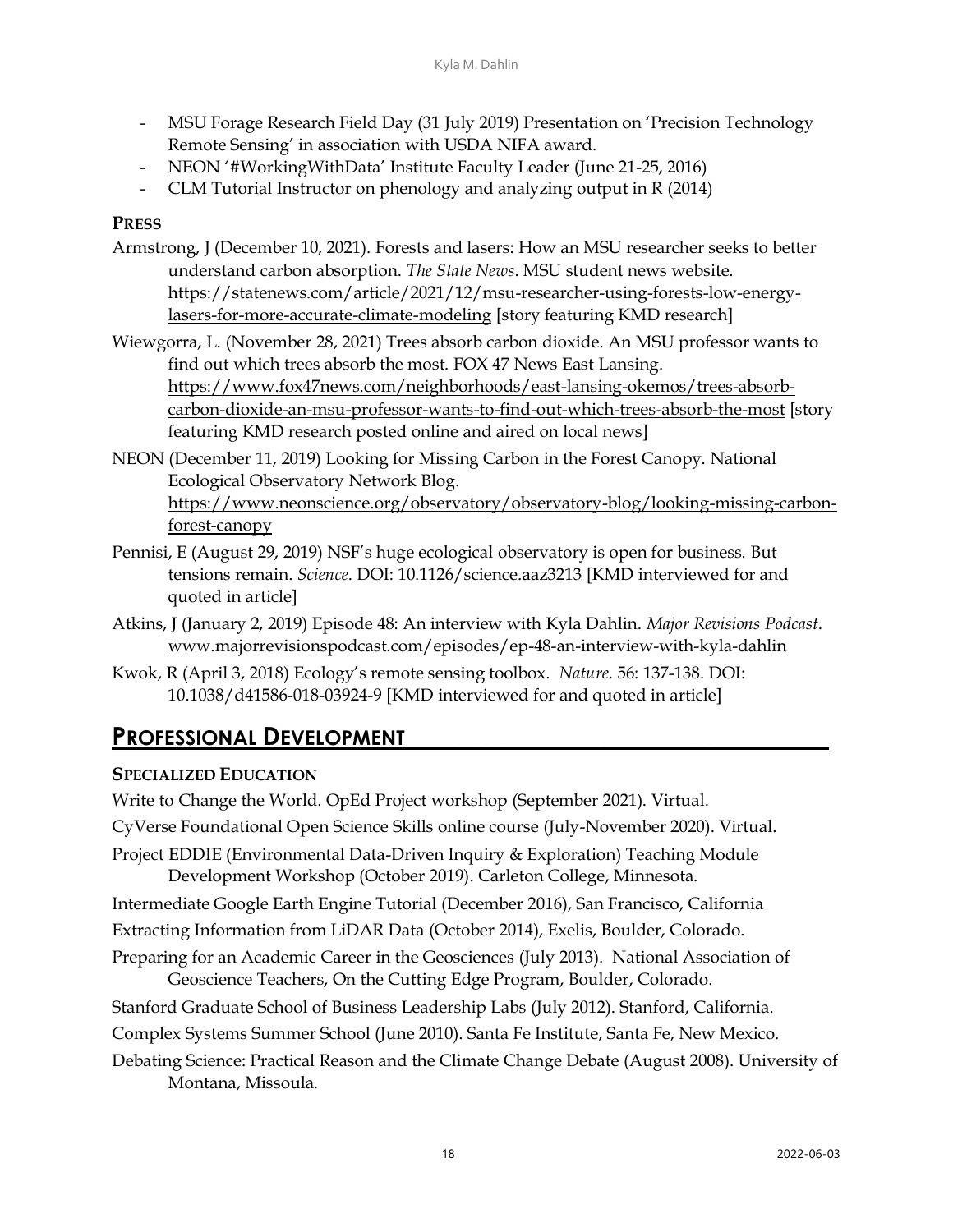EcoQuest Applied Field Studies Program (Fall 2002). University of New Hampshire, Kaiaua, New Zealand.

#### **MSU WORKSHOPS**

*2021*

E-Mentoring Graduate Students, led by CSS Graduate Student Mentor Liaisons (11/11/2021) *2016*

Write Winning Grant Proposals with Grant Writers' Seminars and Workshops LLC  $(1/7/2016)$ 

CSS Mentoring Lunch: Juggling demands and managing your time: How to balance research, teaching, mentoring, and service as an early-career faculty member (3/17/2016)

#### *2015*

Survive and Thrive in the MSU Tenure System (2/19/2015) Lilly Seminar: Promoting Students' Motivation and Engagement (3/25/2015) NSF Grant Writing Workshop (8/18/2015) Getting Started at MSU: Syllabus Design and Regulations to Protect Student Information (8/19/2015) Active Shooter and Emergency Response Training (8/21/2015) MSU New Faculty Orientation (8/25/2015) Technology Workshop (8/26/2015)

## **GRANTS, TEACHING, & SERVICE PRIOR TO 2015\_\_\_\_\_\_\_\_\_\_\_\_\_\_\_\_\_\_\_\_**

#### **GRANTS & FUNDING (PRE-2015)**

NSF Doctoral Dissertation Improvement Grant, 2011-2013, \$9,652 EcoEvo Departmental Travel Funds, Stanford University, 2011, \$600 AW Mellon Research Grant for research at Jasper Ridge Biological Preserve, Stanford University, 2008 & 2009, \$4,600 Kennedy Graduate Fellowship, Stanford University, 2007-2009, *tuition & stipend* YSF&ES Scholarship, Yale School of Forestry & Environmental Studies, 2003-2004, \$5,000 Summer Internship Fund, Yale School of Forestry & Environmental Studies, 2003, \$1,500 Thoreau Research Fellowship, Environmental Studies Department, Yale University, 2002, \$800

#### **TEACHING & SERVICE (PRE-2015)**

Stanford University Teaching

- *GES 7a: Introduction to Wilderness Skills, guest lecture on Ecosystems of California. Fall 2011.*
- *BIO 44Y: Ecology Lab coordinating TA. Winter/Spring 2008, 2009 & 2011.*
- *BIO 125: California Ecosystems TA. Spring 2009.*
- City College of San Francisco Instructor
	- Taught weekend-long field ecology courses: the Ecology of San Francisco Bay (Fall 2006 & *2007) and the Ecology of the Golden Gate National Recreation Area (Fall 2005 & 2006)*
- Yale School of Forestry & Environmental Studies Teaching
	- *Terrestrial Ecosystem Ecology TA. Fall 2003.*
- NCAR Advanced Study Program
	- *- Girl Scouts at NCAR volunteer 2014*
	- *- Activities Committee 2012-2013*